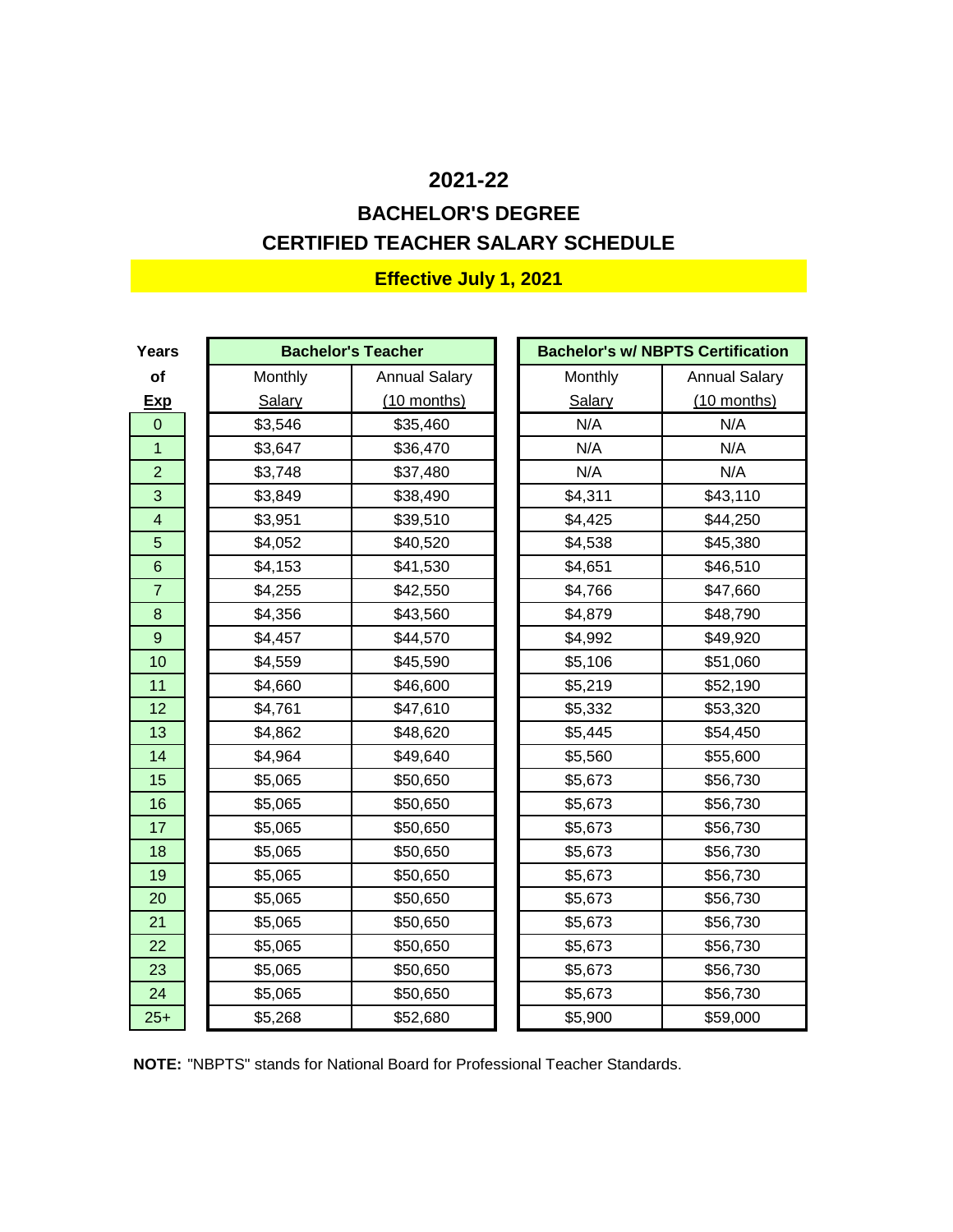# **CERTIFIED TEACHER SALARY SCHEDULE MASTER'S DEGREE**

| <b>Years</b>            |               | <b>Master's Teacher</b> |               | <b>Master's w/NBPTS Certification</b> |
|-------------------------|---------------|-------------------------|---------------|---------------------------------------|
| of                      | Monthly       | <b>Annual Salary</b>    | Monthly       | <b>Annual Salary</b>                  |
| <b>Exp</b>              | <b>Salary</b> | $(10$ months)           | <b>Salary</b> | $(10$ months)                         |
| $\mathbf 0$             | \$3,901       | \$39,010                | N/A           | N/A                                   |
| 1                       | \$4,012       | \$40,120                | N/A           | N/A                                   |
| $\overline{2}$          | \$4,123       | \$41,230                | N/A           | N/A                                   |
| 3                       | \$4,234       | \$42,340                | \$4,696       | \$46,960                              |
| $\overline{\mathbf{4}}$ | \$4,346       | \$43,460                | \$4,820       | \$48,200                              |
| 5                       | \$4,457       | \$44,570                | \$4,943       | \$49,430                              |
| 6                       | \$4,568       | \$45,680                | \$5,066       | \$50,660                              |
| $\overline{7}$          | \$4,681       | \$46,810                | \$5,192       | \$51,920                              |
| 8                       | \$4,792       | \$47,920                | \$5,315       | \$53,150                              |
| 9                       | \$4,903       | \$49,030                | \$5,438       | \$54,380                              |
| 10                      | \$5,015       | \$50,150                | \$5,562       | \$55,620                              |
| 11                      | \$5,126       | \$51,260                | \$5,685       | \$56,850                              |
| 12                      | \$5,237       | \$52,370                | \$5,808       | \$58,080                              |
| 13                      | \$5,348       | \$53,480                | \$5,931       | \$59,310                              |
| 14                      | \$5,460       | \$54,600                | \$6,056       | \$60,560                              |
| 15                      | \$5,572       | \$55,720                | \$6,180       | \$61,800                              |
| 16                      | \$5,572       | \$55,720                | \$6,180       | \$61,800                              |
| 17                      | \$5,572       | \$55,720                | \$6,180       | \$61,800                              |
| 18                      | \$5,572       | \$55,720                | \$6,180       | \$61,800                              |
| 19                      | \$5,572       | \$55,720                | \$6,180       | \$61,800                              |
| 20                      | \$5,572       | \$55,720                | \$6,180       | \$61,800                              |
| 21                      | \$5,572       | \$55,720                | \$6,180       | \$61,800                              |
| 22                      | \$5,572       | \$55,720                | \$6,180       | \$61,800                              |
| 23                      | \$5,572       | \$55,720                | \$6,180       | \$61,800                              |
| 24                      | \$5,572       | \$55,720                | \$6,180       | \$61,800                              |
| $25+$                   | \$5,795       | \$57,950                | \$6,427       | \$64,270                              |

### **Effective July 1, 2021**

**NOTE:** "NBPTS" stands for National Board for Professional Teacher Standards. For eligibility to be paid on Master's, Advanced or Doctoral Teacher Salary Schedule, refer to NC Public School Personnel State Salary Manual, SECTION D, Subsection I.B.

- Salary Schedule Placement.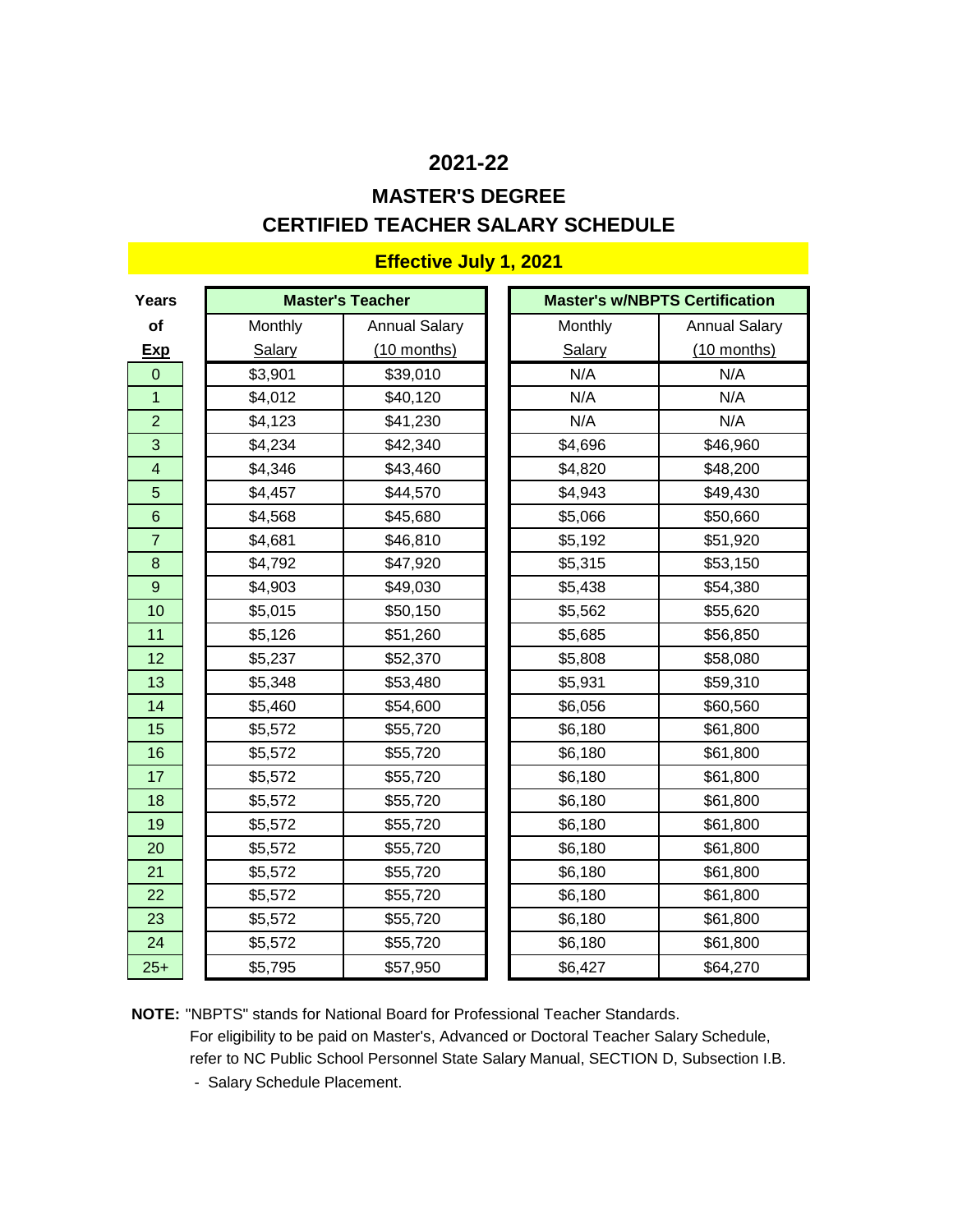# **CERTIFIED TEACHER SALARY SCHEDULE ADVANCED AND DOCTORAL DEGREE**

### **Effective July 1, 2021**

|                 |                     | <b>ADVANCED (SIXTH YEAR)</b> |                    | <b>DOCTORATE</b>   |
|-----------------|---------------------|------------------------------|--------------------|--------------------|
| Years           | <b>Adv. Teacher</b> | Adv. w/ NBPTS Cert.          | <b>PhD Teacher</b> | PhD w/ NBPTS Cert. |
| of              | 10                  | 10                           | 10                 | 10                 |
| <b>Exp</b>      | Month               | Month                        | <b>Month</b>       | Month              |
| $\mathbf 0$     | \$4,027             | N/A                          | \$4,154            | N/A                |
| $\mathbf{1}$    | \$4,138             | N/A                          | \$4,265            | N/A                |
| $\overline{2}$  | \$4,249             | N/A                          | \$4,376            | N/A                |
| 3               | \$4,360             | \$4,822                      | \$4,487            | \$4,949            |
| $\overline{4}$  | \$4,472             | \$4,946                      | \$4,599            | \$5,073            |
| 5               | \$4,583             | \$5,069                      | \$4,710            | \$5,196            |
| $6\phantom{1}6$ | \$4,694             | \$5,192                      | \$4,821            | \$5,319            |
| $\overline{7}$  | \$4,807             | \$5,318                      | \$4,934            | \$5,445            |
| 8               | \$4,918             | \$5,441                      | \$5,045            | \$5,568            |
| 9               | \$5,029             | \$5,564                      | \$5,156            | \$5,691            |
| 10              | \$5,141             | \$5,688                      | \$5,268            | \$5,815            |
| 11              | \$5,252             | \$5,811                      | \$5,379            | \$5,938            |
| 12              | \$5,363             | \$5,934                      | \$5,490            | \$6,061            |
| 13              | \$5,474             | \$6,057                      | \$5,601            | \$6,184            |
| 14              | \$5,586             | \$6,182                      | \$5,713            | \$6,309            |
| 15              | \$5,698             | \$6,306                      | \$5,825            | \$6,433            |
| 16              | \$5,698             | \$6,306                      | \$5,825            | \$6,433            |
| 17              | \$5,698             | \$6,306                      | \$5,825            | \$6,433            |
| 18              | \$5,698             | \$6,306                      | \$5,825            | \$6,433            |
| 19              | \$5,698             | \$6,306                      | \$5,825            | \$6,433            |
| 20              | \$5,698             | \$6,306                      | \$5,825            | \$6,433            |
| 21              | \$5,698             | \$6,306                      | \$5,825            | \$6,433            |
| 22              | \$5,698             | \$6,306                      | \$5,825            | \$6,433            |
| 23              | \$5,698             | \$6,306                      | \$5,825            | \$6,433            |
| 24              | \$5,698             | \$6,306                      | \$5,825            | \$6,433            |
| $25+$           | \$5,921             | \$6,553                      | \$6,048            | \$6,680            |

**NOTE:** "NBPTS" stands for National Board for Professional Teacher Standards. For eligibility to be paid on Master's, Advanced or Doctoral Teacher Salary Schedule,

refer to NC Public School Personnel State Salary Manual, SECTION D, Subsection I.B.

- Salary Schedule Placement.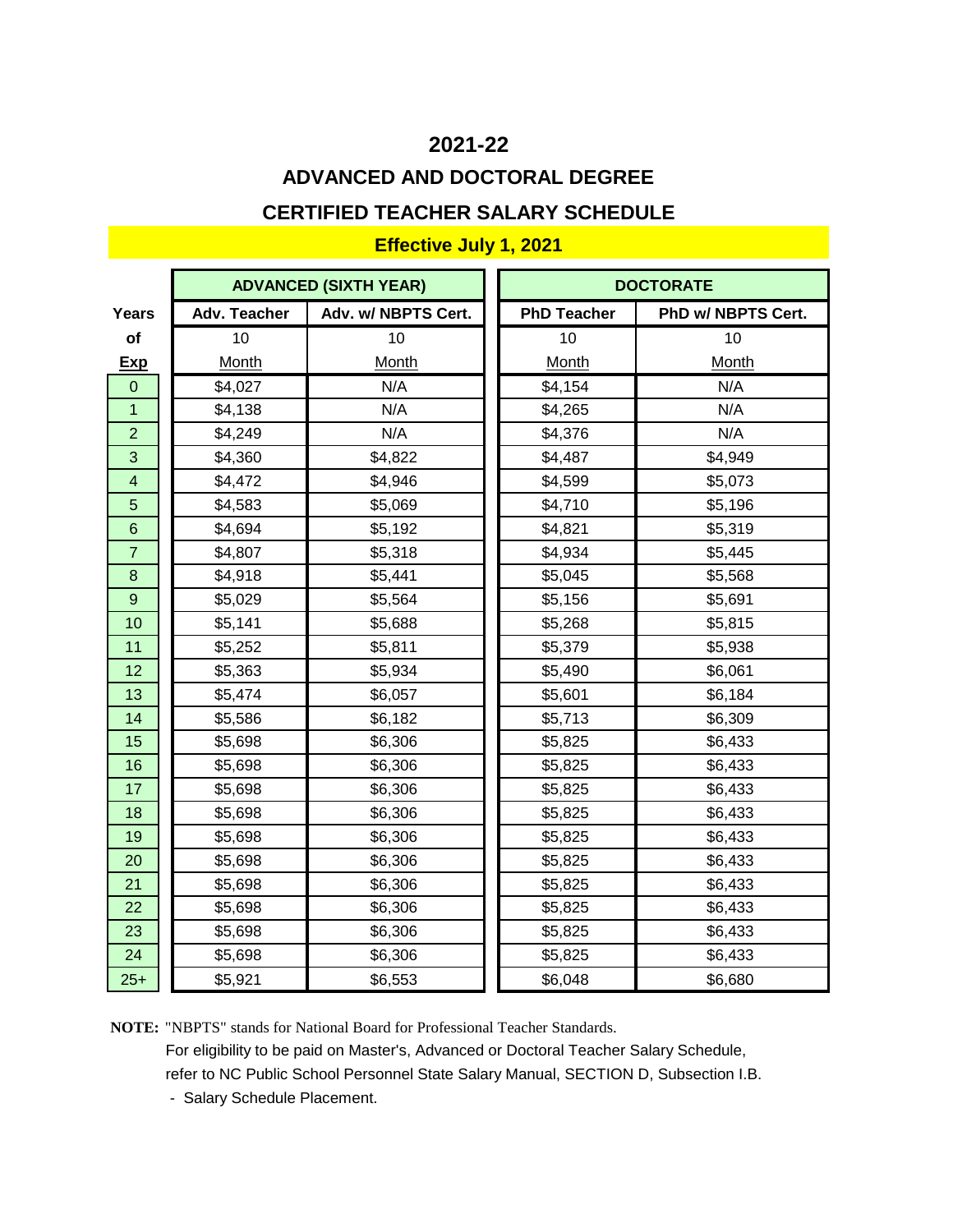### **CERTIFIED SALARY SCHEDULE BACHELOR'S DEGREE - INSTRUCTIONAL SUPPORT**

| Years          |         | <b>Bachelor's Instructional Support</b> |         | <b>Bachelor's w/ NBPTS Certification</b> |
|----------------|---------|-----------------------------------------|---------|------------------------------------------|
| of             | Monthly | <b>Annual Salary</b>                    | Monthly | <b>Annual Salary</b>                     |
| <b>Exp</b>     | Salary  | $(10$ months)                           | Salary  | (10 months)                              |
| $\mathbf 0$    | \$3,546 | \$35,460                                | N/A     | N/A                                      |
| 1              | \$3,647 | \$36,470                                | N/A     | N/A                                      |
| $\overline{2}$ | \$3,748 | \$37,480                                | N/A     | N/A                                      |
| 3              | \$3,849 | \$38,490                                | \$4,311 | \$43,110                                 |
| $\overline{4}$ | \$3,951 | \$39,510                                | \$4,425 | \$44,250                                 |
| 5              | \$4,052 | \$40,520                                | \$4,538 | \$45,380                                 |
| $6\phantom{1}$ | \$4,153 | \$41,530                                | \$4,651 | \$46,510                                 |
| $\overline{7}$ | \$4,255 | \$42,550                                | \$4,766 | \$47,660                                 |
| 8              | \$4,356 | \$43,560                                | \$4,879 | \$48,790                                 |
| 9              | \$4,457 | \$44,570                                | \$4,992 | \$49,920                                 |
| 10             | \$4,559 | \$45,590                                | \$5,106 | \$51,060                                 |
| 11             | \$4,660 | \$46,600                                | \$5,219 | \$52,190                                 |
| 12             | \$4,761 | \$47,610                                | \$5,332 | \$53,320                                 |
| 13             | \$4,862 | \$48,620                                | \$5,445 | \$54,450                                 |
| 14             | \$4,964 | \$49,640                                | \$5,560 | \$55,600                                 |
| 15             | \$5,065 | \$50,650                                | \$5,673 | \$56,730                                 |
| 16             | \$5,065 | \$50,650                                | \$5,673 | \$56,730                                 |
| 17             | \$5,065 | \$50,650                                | \$5,673 | \$56,730                                 |
| 18             | \$5,065 | \$50,650                                | \$5,673 | \$56,730                                 |
| 19             | \$5,065 | \$50,650                                | \$5,673 | \$56,730                                 |
| 20             | \$5,065 | \$50,650                                | \$5,673 | \$56,730                                 |
| 21             | \$5,065 | \$50,650                                | \$5,673 | \$56,730                                 |
| 22             | \$5,065 | \$50,650                                | \$5,673 | \$56,730                                 |
| 23             | \$5,065 | \$50,650                                | \$5,673 | \$56,730                                 |
| 24             | \$5,065 | \$50,650                                | \$5,673 | \$56,730                                 |
| $25+$          | \$5,268 | \$52,680                                | \$5,900 | \$59,000                                 |

**NOTE:** "NBPTS" stands for National Board for Professional Teacher Standards.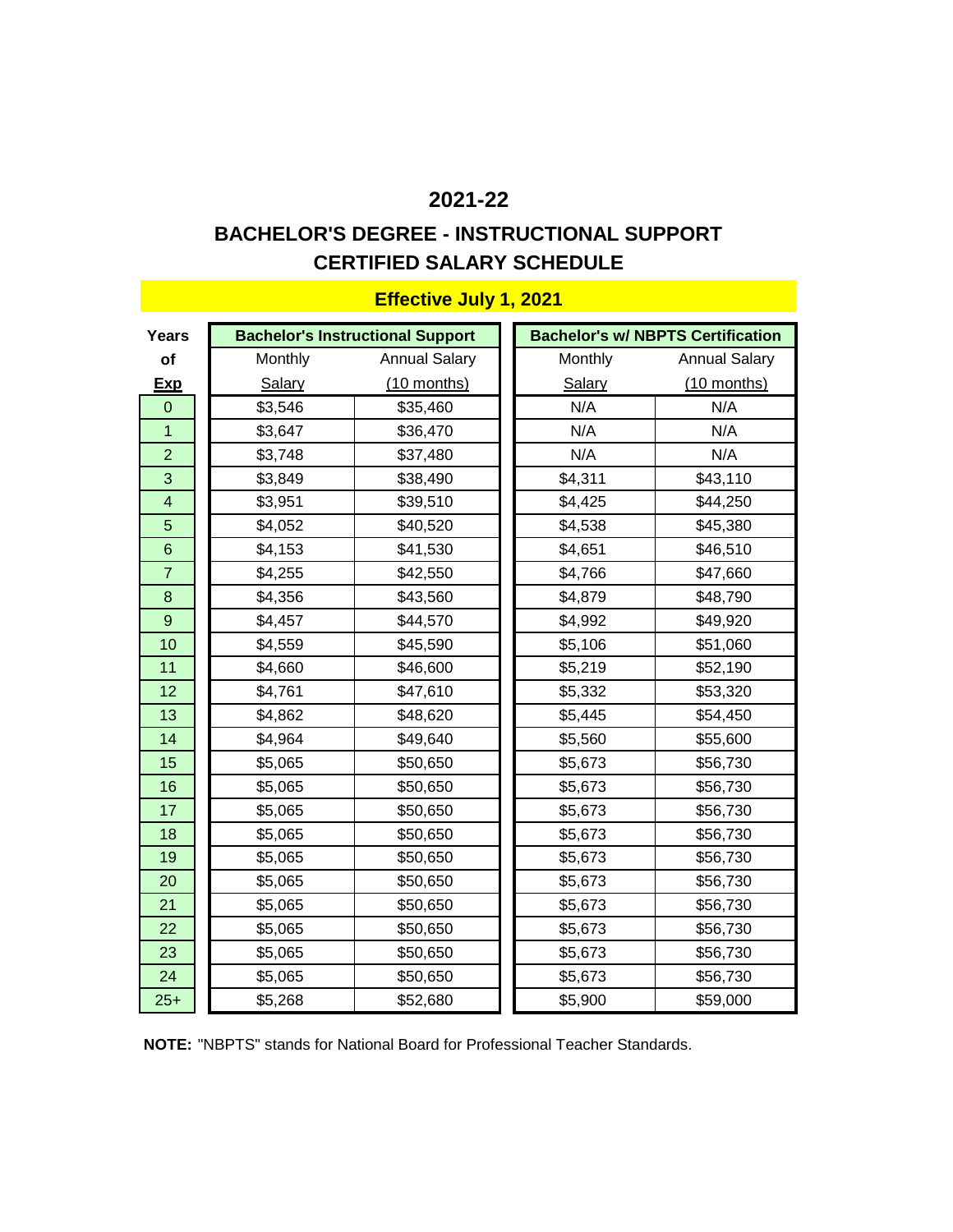# **MASTER'S DEGREE - INSTRUCTIONAL SUPPORT**

### **CERTIFIED SALARY SCHEDULE**

| Years                    |               | <b>Master's Instructional Support</b> |  |                | <b>Master's w/ NBPTS Certification</b> |
|--------------------------|---------------|---------------------------------------|--|----------------|----------------------------------------|
| <b>of</b>                | Monthly       | <b>Annual Salary</b>                  |  | <b>Monthly</b> | <b>Annual Salary</b>                   |
| <u>Exp</u>               | <b>Salary</b> | (10 months)                           |  | <b>Salary</b>  | (10 months)                            |
| $\mathbf 0$              | \$3,901       | \$39,010                              |  | N/A            | N/A                                    |
| $\overline{1}$           | \$4,012       | \$40,120                              |  | N/A            | N/A                                    |
| $\overline{2}$           | \$4,123       | \$41,230                              |  | N/A            | N/A                                    |
| 3                        | \$4,234       | \$42,340                              |  | \$4,696        | \$46,960                               |
| $\overline{\mathcal{A}}$ | \$4,346       | \$43,460                              |  | \$4,820        | \$48,200                               |
| 5                        | \$4,457       | \$44,570                              |  | \$4,943        | \$49,430                               |
| 6                        | \$4,568       | \$45,680                              |  | \$5,066        | \$50,660                               |
| $\overline{7}$           | \$4,681       | \$46,810                              |  | \$5,192        | \$51,920                               |
| 8                        | \$4,792       | \$47,920                              |  | \$5,315        | \$53,150                               |
| 9                        | \$4,903       | \$49,030                              |  | \$5,438        | \$54,380                               |
| 10                       | \$5,015       | \$50,150                              |  | \$5,562        | \$55,620                               |
| 11                       | \$5,126       | \$51,260                              |  | \$5,685        | \$56,850                               |
| 12                       | \$5,237       | \$52,370                              |  | \$5,808        | \$58,080                               |
| 13                       | \$5,348       | \$53,480                              |  | \$5,931        | \$59,310                               |
| 14                       | \$5,460       | \$54,600                              |  | \$6,056        | \$60,560                               |
| 15                       | \$5,572       | \$55,720                              |  | \$6,180        | \$61,800                               |
| 16                       | \$5,572       | \$55,720                              |  | \$6,180        | \$61,800                               |
| 17                       | \$5,572       | \$55,720                              |  | \$6,180        | \$61,800                               |
| 18                       | \$5,572       | \$55,720                              |  | \$6,180        | \$61,800                               |
| 19                       | \$5,572       | \$55,720                              |  | \$6,180        | \$61,800                               |
| 20                       | \$5,572       | \$55,720                              |  | \$6,180        | \$61,800                               |
| 21                       | \$5,572       | \$55,720                              |  | \$6,180        | \$61,800                               |
| 22                       | \$5,572       | \$55,720                              |  | \$6,180        | \$61,800                               |
| 23                       | \$5,572       | \$55,720                              |  | \$6,180        | \$61,800                               |
| 24                       | \$5,572       | \$55,720                              |  | \$6,180        | \$61,800                               |
| $25+$                    | \$5,795       | \$57,950                              |  | \$6,427        | \$64,270                               |

**Effective July 1, 2021**

**NOTE:** "NBPTS" stands for National Board for Professional Teacher Standards. For eligibility to be paid on Master's, Advanced or Doctoral Teacher Salary Schedule, refer to NC Public School Personnel State Salary Manual, SECTION D, Subsection I.B. - Salary Schedule Placement.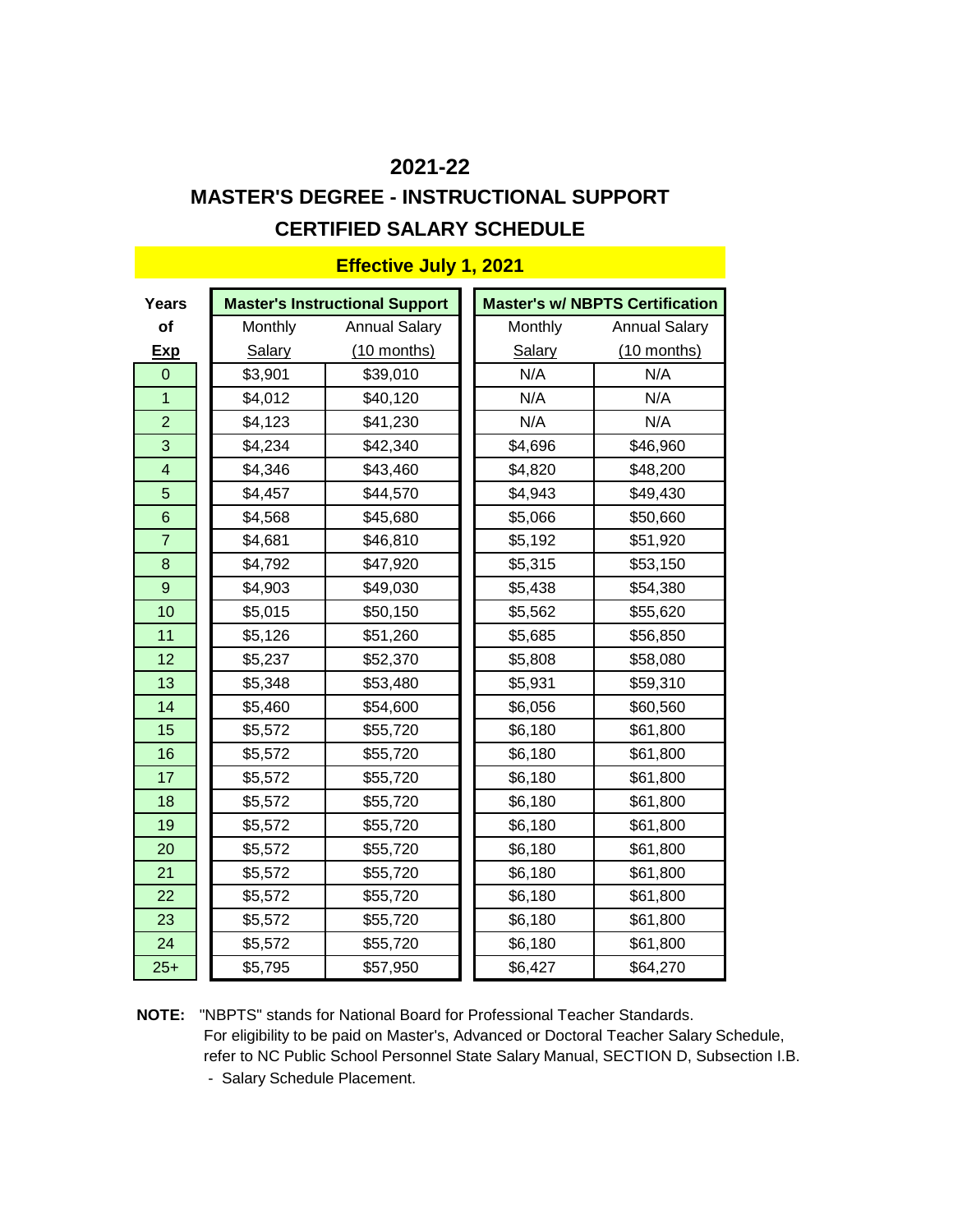# **ADVANCED AND DOCTORAL DEGREED INSTRUCTIONAL SUPPORT SALARY SCHEDULE**

### **ADVANCED (SIXTH YEAR) DOCTORATE Years Adv. Ins. Support Adv. w/ NBPTS Cert. PhD Ins. Support PhD w/ NBPTS Cert. of |** 10 | 10 | 10 | 10 | 10 **Exp** Month Month Month Month 0 \$4,027 N/A \$4,154 N/A 1 || \$4,138 || N/A || \$4,265 || N/A 2 \$4,249 | N/A || \$4,376 N/A 3 **\$4,360** \$4,822 **\$4,487** \$4,949 4 | \$4,472 | \$4,946 | \$4,599 | \$5,073 5 **\$4,583** \$5,069 **\$5,069 \$5,196** 6 | \$4,694 | \$5,192 || \$4,821 | \$5,319 **7** | \$4,807 | \$5,318 | \$4,934 | \$5,445 8 \$4,918 \$5,441 || \$5,045 \$5,568 9 | \$5,029 | \$5,564 || \$5,156 | \$5,691 10 **|| \$5,141 | \$5,688 || \$5,268** | \$5,815 11 || \$5,252 | \$5,811 || \$5,379 | \$5,938 12 **|| \$5,363 | \$5,934 || \$5,490 | \$6,061** 13 || \$5,474 || \$6,057 || \$5,601 || \$6,184 **14 \$5,586** \$6,182 **\$6,713** \$6,309 15 **| \$5,698 | \$6,306 | \$5,825** | \$6,433 16 || \$5,698 || \$6,306 || \$5,825 || \$6,433 17 || \$5,698 | \$6,306 || \$5,825 | \$6,433 18 || \$5,698 || \$6,306 || \$5,825 || \$6,433 19 || \$5,698 || \$6,306 || \$5,825 || \$6,433 20 || \$5,698 || \$6,306 || \$5,825 || \$6,433 21 | \$5,698 | \$6,306 | \$5,825 | \$6,433 22 | \$5,698 | \$6,306 | \$5,825 | \$6,433 23 || \$5,698 || \$6,306 || \$5,825 || \$6,433 24 | \$5,698 | \$6,306 | \$5,825 | \$6,433 25+ \$5,921 \$6,553 || \$6,048 \$6,680

#### **Effective July 1, 2021**

**NOTE:** "NBPTS" stands for National Board for Professional Teacher Standards. For eligibility to be paid on Master's, Advanced or Doctoral Teacher Salary Schedule, refer to NC Public School Personnel State Salary Manual, SECTION D, Subsection I.B.

- Salary Schedule Placement.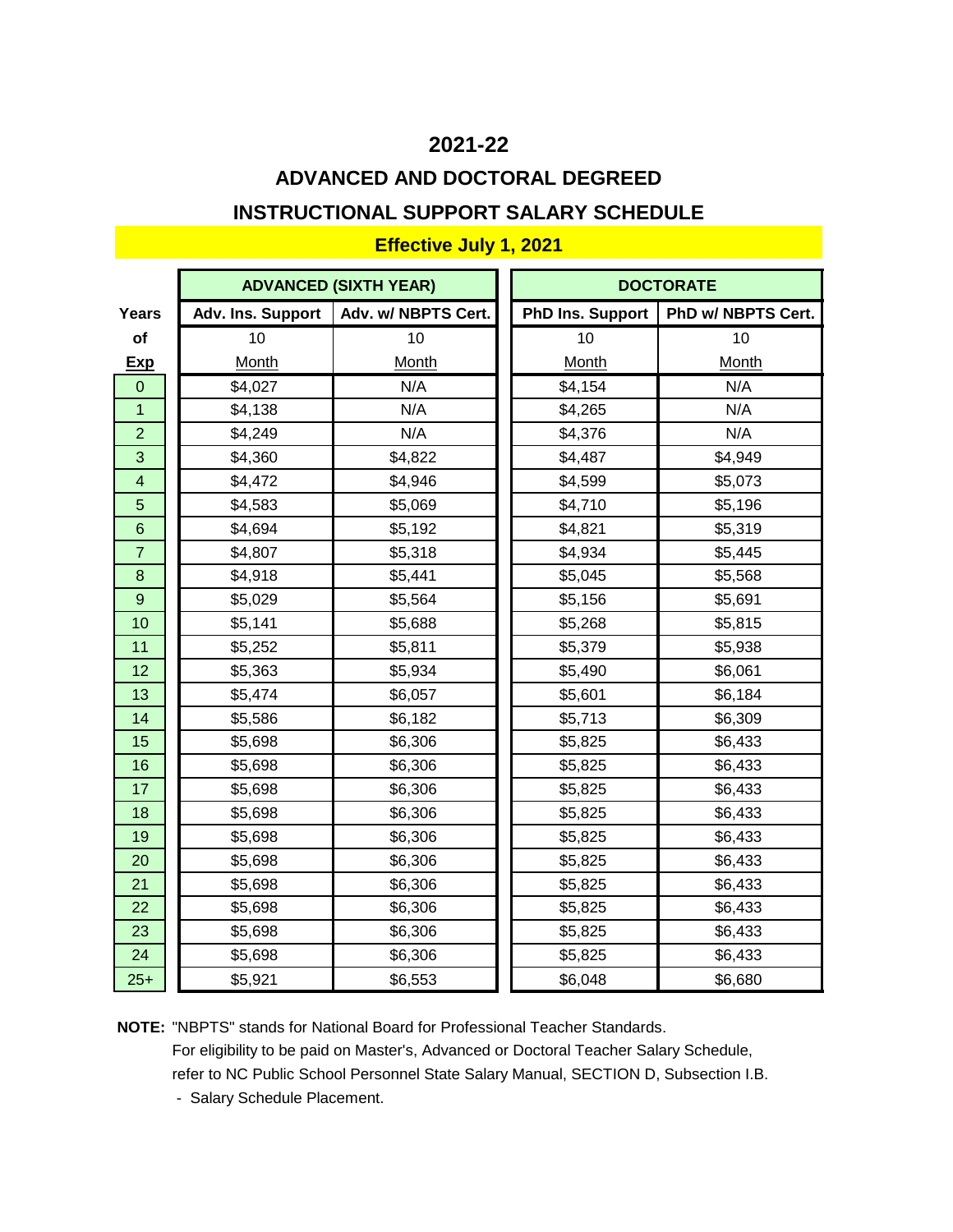# **DAILY RATE SCHEDULES 2021-22**

### **DAILY RATES FOR TEACHERS AND SUPPORT SERVICE PERSONNEL**

#### **(Based on 21.5 Days)**

#### **Effective July 1, 2021**

| <b>Years</b>   |          | <b>Bachelor's Degree</b>     |          | <b>Master's Degree</b> |  | <b>Advanced Degree</b> |          |  | <b>Doctorate Degree</b> |          |  |
|----------------|----------|------------------------------|----------|------------------------|--|------------------------|----------|--|-------------------------|----------|--|
| of             |          | Bachelor's                   |          | Master's               |  |                        | Advanced |  | Doctorate               |          |  |
| <b>Exp</b>     |          | <b>Bachelor's with NBPTS</b> | Master's | with NBPTS             |  | with NBPTS<br>Advanced |          |  | Doctorate with NBPTS    |          |  |
| $\mathbf{0}$   | \$164.93 | N/A                          | \$181.44 | N/A                    |  | \$187.30               | N/A      |  | \$193.21                | N/A      |  |
| $\mathbf{1}$   | \$169.63 | N/A                          | \$186.60 | N/A                    |  | \$192.47               | N/A      |  | \$198.37                | N/A      |  |
| $\overline{2}$ | \$174.33 | N/A                          | \$191.77 | N/A                    |  | \$197.63               | N/A      |  | \$203.53                | N/A      |  |
| 3              | \$179.02 | \$200.51                     | \$196.93 | \$218.42               |  | \$202.79               | \$224.28 |  | \$208.70                | \$230.19 |  |
| $\overline{4}$ | \$183.77 | \$205.81                     | \$202.14 | \$224.19               |  | \$208.00               | \$230.05 |  | \$213.91                | \$235.95 |  |
| 5              | \$188.47 | \$211.07                     | \$207.30 | \$229.91               |  | \$213.16               | \$235.77 |  | \$219.07                | \$241.67 |  |
| 6              | \$193.16 | \$216.33                     | \$212.47 | \$235.63               |  | \$218.33               | \$241.49 |  | \$224.23                | \$247.40 |  |
| $\overline{7}$ | \$197.91 | \$221.67                     | \$217.72 | \$241.49               |  | \$223.58               | \$247.35 |  | \$229.49                | \$253.26 |  |
| 8              | \$202.60 | \$226.93                     | \$222.88 | \$247.21               |  | \$228.74               | \$253.07 |  | \$234.65                | \$258.98 |  |
| $\overline{9}$ | \$207.30 | \$232.19                     | \$228.05 | \$252.93               |  | \$233.91               | \$258.79 |  | \$239.81                | \$264.70 |  |
| 10             | \$212.05 | \$237.49                     | \$233.26 | \$258.70               |  | \$239.12               | \$264.56 |  | \$245.02                | \$270.47 |  |
| 11             | \$216.74 | \$242.74                     | \$238.42 | \$264.42               |  | \$244.28               | \$270.28 |  | \$250.19                | \$276.19 |  |
| 12             | \$221.44 | \$248.00                     | \$243.58 | \$270.14               |  | \$249.44               | \$276.00 |  | \$255.35                | \$281.91 |  |
| 13             | \$226.14 | \$253.26                     | \$248.74 | \$275.86               |  | \$254.60               | \$281.72 |  | \$260.51                | \$287.63 |  |
| 14             | \$230.88 | \$258.60                     | \$253.95 | \$281.67               |  | \$259.81               | \$287.53 |  | \$265.72                | \$293.44 |  |
| 15             | \$235.58 | \$263.86                     | \$259.16 | \$287.44               |  | \$265.02               | \$293.30 |  | \$270.93                | \$299.21 |  |
| 16             | \$235.58 | \$263.86                     | \$259.16 | \$287.44               |  | \$265.02               | \$293.30 |  | \$270.93                | \$299.21 |  |
| 17             | \$235.58 | \$263.86                     | \$259.16 | \$287.44               |  | \$265.02               | \$293.30 |  | \$270.93                | \$299.21 |  |
| 18             | \$235.58 | \$263.86                     | \$259.16 | \$287.44               |  | \$265.02               | \$293.30 |  | \$270.93                | \$299.21 |  |
| 19             | \$235.58 | \$263.86                     | \$259.16 | \$287.44               |  | \$265.02               | \$293.30 |  | \$270.93                | \$299.21 |  |
| 20             | \$235.58 | \$263.86                     | \$259.16 | \$287.44               |  | \$265.02               | \$293.30 |  | \$270.93                | \$299.21 |  |
| 21             | \$235.58 | \$263.86                     | \$259.16 | \$287.44               |  | \$265.02               | \$293.30 |  | \$270.93                | \$299.21 |  |
| 22             | \$235.58 | \$263.86                     | \$259.16 | \$287.44               |  | \$265.02               | \$293.30 |  | \$270.93                | \$299.21 |  |
| 23             | \$235.58 | \$263.86                     | \$259.16 | \$287.44               |  | \$265.02               | \$293.30 |  | \$270.93                | \$299.21 |  |
| 24             | \$235.58 | \$263.86                     | \$259.16 | \$287.44               |  | \$265.02               | \$293.30 |  | \$270.93                | \$299.21 |  |
| $25+$          | \$245.02 | \$274.42                     | \$269.53 | \$298.93               |  | \$275.40               | \$304.79 |  | \$281.30                | \$310.70 |  |

**NOTE:** "NBPTS" stands for National Board for Professional Teacher Standards.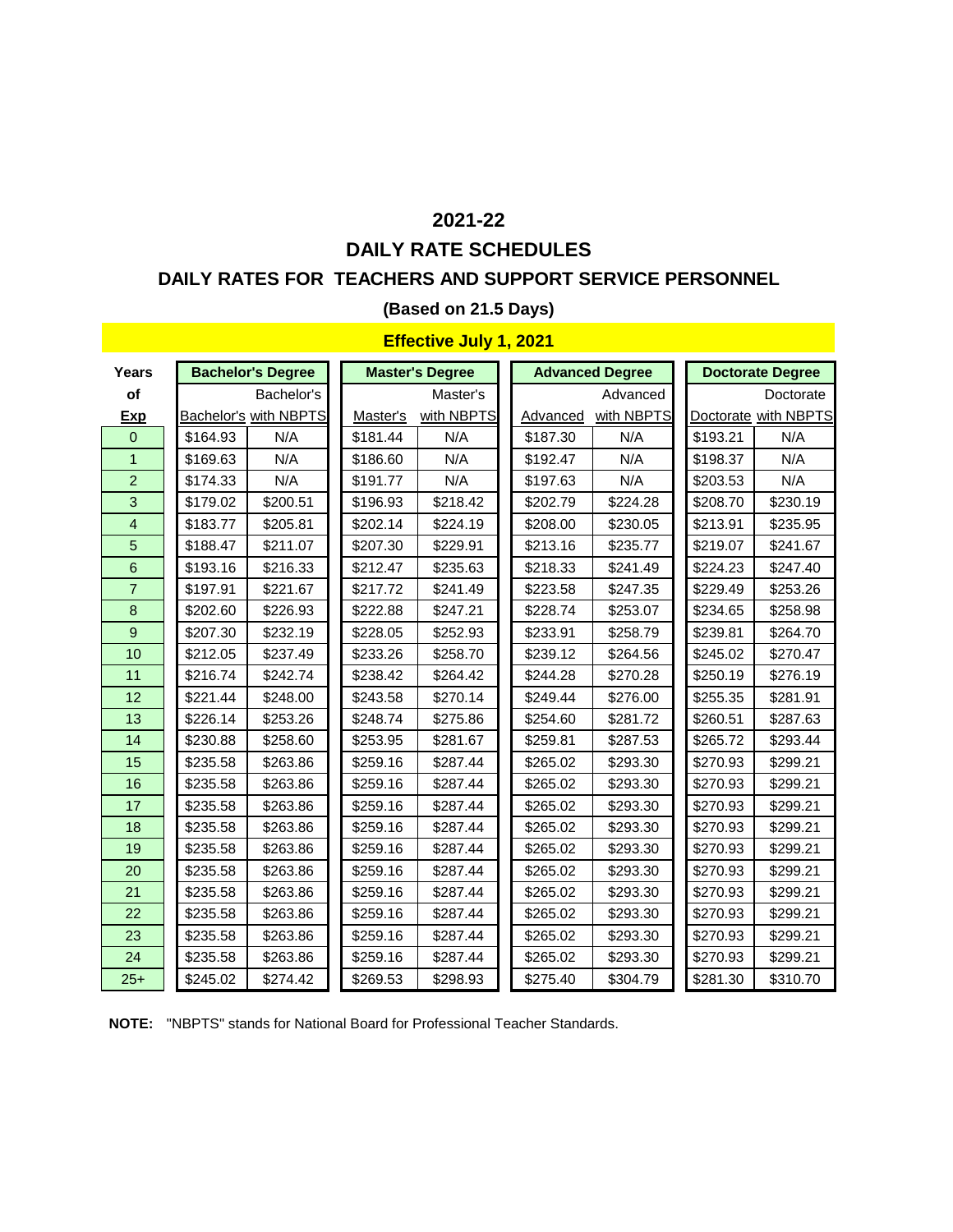#### **SCHOOL GUIDANCE COUNSELORS SALARY SCHEDULE**

CERTIFIED SALARY SCHEDULE

| <b>Years</b>   | <b>Master's</b> | <b>Advanced</b> | <b>Doctorate</b> | <b>Master's w/NBPTS</b> | <b>Advanced w/NBPTS</b> | <b>Doctorate w/NBPTS</b> |
|----------------|-----------------|-----------------|------------------|-------------------------|-------------------------|--------------------------|
| of             | Monthly         | Monthly         | Monthly          | Monthly                 | Monthly                 | Monthly                  |
| <b>Exp</b>     | <b>Salary</b>   | <b>Salary</b>   | Salary           | Salary                  | Salary                  | Salary                   |
| $\mathbf{0}$   | \$4,001         | \$4,127         | \$4,254          | <b>NA</b>               | <b>NA</b>               | <b>NA</b>                |
| $\mathbf{1}$   | \$4,112         | \$4,238         | \$4,365          | <b>NA</b>               | <b>NA</b>               | <b>NA</b>                |
| $\overline{2}$ | \$4,223         | \$4,349         | \$4,476          | <b>NA</b>               | <b>NA</b>               | <b>NA</b>                |
| 3              | \$4,334         | \$4,460         | \$4,587          | \$4,796                 | \$4,922                 | \$5,049                  |
| 4              | \$4,446         | \$4,572         | \$4,699          | \$4,920                 | \$5,046                 | \$5,173                  |
| 5              | \$4,557         | \$4,683         | \$4,810          | \$5,043                 | \$5,169                 | \$5,296                  |
| 6              | \$4,668         | \$4,794         | \$4,921          | \$5,166                 | \$5,292                 | \$5,419                  |
| $\overline{7}$ | \$4,781         | \$4,907         | \$5,034          | \$5,292                 | \$5,418                 | \$5,545                  |
| 8              | \$4,892         | \$5,018         | \$5,145          | \$5,415                 | \$5,541                 | \$5,668                  |
| 9              | \$5,003         | \$5,129         | \$5,256          | \$5,538                 | \$5,664                 | \$5,791                  |
| 10             | \$5,115         | \$5,241         | \$5,368          | \$5,662                 | \$5,788                 | \$5,915                  |
| 11             | \$5,226         | \$5,352         | \$5,479          | \$5,785                 | \$5,911                 | \$6,038                  |
| 12             | \$5,337         | \$5,463         | \$5,590          | \$5,908                 | \$6,034                 | \$6,161                  |
| 13             | \$5,448         | \$5,574         | \$5,701          | \$6,031                 | \$6,157                 | \$6,284                  |
| 14             | \$5,560         | \$5,686         | \$5,813          | \$6,156                 | \$6,282                 | \$6,409                  |
| 15             | \$5,672         | \$5,798         | \$5,925          | \$6,280                 | \$6,406                 | \$6,533                  |
| 16             | \$5,672         | \$5,798         | \$5,925          | \$6,280                 | \$6,406                 | \$6,533                  |
| 17             | \$5,672         | \$5,798         | \$5,925          | \$6,280                 | \$6,406                 | \$6,533                  |
| 18             | \$5,672         | \$5,798         | \$5,925          | \$6,280                 | \$6,406                 | \$6,533                  |
| 19             | \$5,672         | \$5,798         | \$5,925          | \$6,280                 | \$6,406                 | \$6,533                  |
| 20             | \$5,672         | \$5,798         | \$5,925          | \$6,280                 | \$6,406                 | \$6,533                  |
| 21             | \$5,672         | \$5,798         | \$5,925          | \$6,280                 | \$6,406                 | \$6,533                  |
| 22             | \$5,672         | \$5,798         | \$5,925          | \$6,280                 | \$6,406                 | \$6,533                  |
| 23             | \$5,672         | \$5,798         | \$5,925          | \$6,280                 | \$6,406                 | \$6,533                  |
| 24             | \$5,672         | \$5,798         | \$5,925          | \$6,280                 | \$6,406                 | \$6,533                  |
| $25+$          | \$5,895         | \$6,021         | \$6,148          | \$6,527                 | \$6,653                 | \$6,780                  |

**NOTE:** "NBPTS" stands for National Board for Professional Teacher Standards.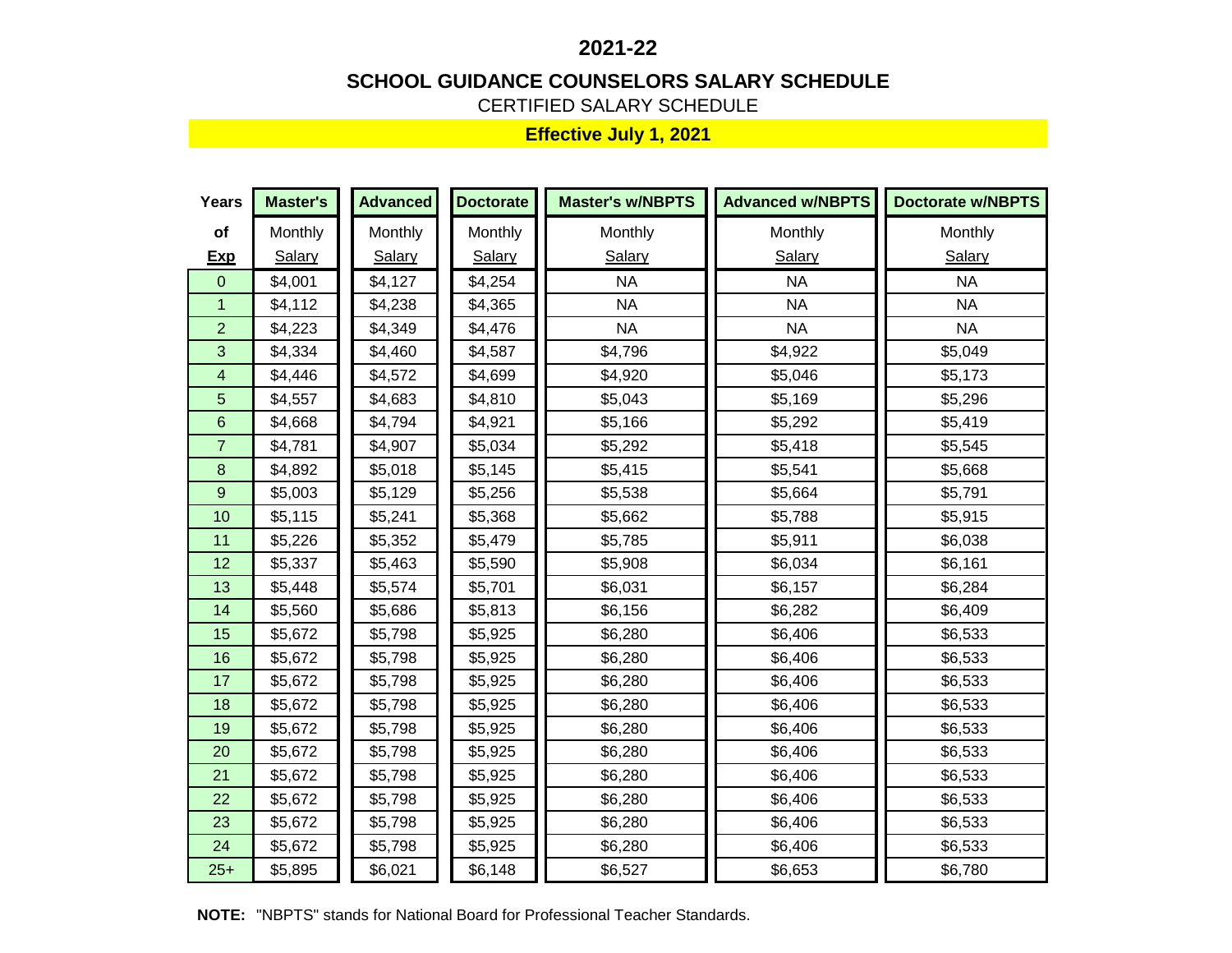#### **DAILY RATES FOR SCHOOL GUIDANCE COUNSELORS**

(Based on 21.5 Days) **Effective July 1, 2021**

|                |               |                          |                           |          |                | <b>NBPTS</b>  |                |           |                                     |
|----------------|---------------|--------------------------|---------------------------|----------|----------------|---------------|----------------|-----------|-------------------------------------|
| <b>YEARS</b>   | <b>BASE</b>   | <b>School Counselors</b> |                           |          | <b>YEARS</b>   | <b>BASE</b>   |                |           | <b>School Counselors with NBPTS</b> |
|                | OF EXP SALARY | <b>Masters</b>           | <b>Advanced Doctorate</b> |          | <b>OF EXP</b>  | <b>SALARY</b> | <b>Masters</b> |           | <b>Advanced Doctorate</b>           |
| $\overline{0}$ | \$4,001       | \$186.09                 | \$191.95                  | \$197.86 | $\overline{0}$ | <b>NA</b>     | <b>NA</b>      | NA        | <b>NA</b>                           |
| $\overline{1}$ | \$4,112       | \$191.26                 | \$197.12                  | \$203.02 | 1              | <b>NA</b>     | <b>NA</b>      | <b>NA</b> | <b>NA</b>                           |
| $\overline{2}$ | \$4,223       | \$196.42                 | \$202.28                  | \$208.19 | $\overline{2}$ | <b>NA</b>     | <b>NA</b>      | <b>NA</b> | <b>NA</b>                           |
| 3              | \$4,334       | \$201.58                 | \$207.44                  | \$213.35 | $\mathbf{3}$   | \$4,796       | \$223.07       | \$228.93  | \$234.84                            |
| $\overline{4}$ | \$4,446       | \$206.79                 | \$212.65                  | \$218.56 | 4              | \$4,920       | \$228.84       | \$234.70  | \$240.60                            |
| 5              | \$4,557       | \$211.95                 | \$217.81                  | \$223.72 | 5              | \$5,043       | \$234.56       | \$240.42  | \$246.33                            |
| 6              | \$4,668       | \$217.12                 | \$222.98                  | \$228.88 | $6\phantom{1}$ | \$5,166       | \$240.28       | \$246.14  | \$252.05                            |
| $\overline{7}$ | \$4,781       | \$222.37                 | \$228.23                  | \$234.14 | $\overline{7}$ | \$5,292       | \$246.14       | \$252.00  | \$257.91                            |
| 8              | \$4,892       | \$227.53                 | \$233.40                  | \$239.30 | 8              | \$5,415       | \$251.86       | \$257.72  | \$263.63                            |
| $9\,$          | \$5,003       | \$232.70                 | \$238.56                  | \$244.47 | 9              | \$5,538       | \$257.58       | \$263.44  | \$269.35                            |
| 10             | \$5,115       | \$237.91                 | \$243.77                  | \$249.67 | 10             | \$5,662       | \$263.35       | \$269.21  | \$275.12                            |
| 11             | \$5,226       | \$243.07                 | \$248.93                  | \$254.84 | 11             | \$5,785       | \$269.07       | \$274.93  | \$280.84                            |
| 12             | \$5,337       | \$248.23                 | \$254.09                  | \$260.00 | 12             | \$5,908       | \$274.79       | \$280.65  | \$286.56                            |
| 13             | \$5,448       | \$253.40                 | \$259.26                  | \$265.16 | 13             | \$6,031       | \$280.51       | \$286.37  | \$292.28                            |
| 14             | \$5,560       | \$258.60                 | \$264.47                  | \$270.37 | 14             | \$6,156       | \$286.33       | \$292.19  | \$298.09                            |
| 15             | \$5,672       | \$263.81                 | \$269.67                  | \$275.58 | 15             | \$6,280       | \$292.09       | \$297.95  | \$303.86                            |
| 16             | \$5,672       | \$263.81                 | \$269.67                  | \$275.58 | 16             | \$6,280       | \$292.09       | \$297.95  | \$303.86                            |
| 17             | \$5,672       | \$263.81                 | \$269.67                  | \$275.58 | 17             | \$6,280       | \$292.09       | \$297.95  | \$303.86                            |
| 18             | \$5,672       | \$263.81                 | \$269.67                  | \$275.58 | 18             | \$6,280       | \$292.09       | \$297.95  | \$303.86                            |
| 19             | \$5,672       | \$263.81                 | \$269.67                  | \$275.58 | 19             | \$6,280       | \$292.09       | \$297.95  | \$303.86                            |
| 20             | \$5,672       | \$263.81                 | \$269.67                  | \$275.58 | 20             | \$6,280       | \$292.09       | \$297.95  | \$303.86                            |
| 21             | \$5,672       | \$263.81                 | \$269.67                  | \$275.58 | 21             | \$6,280       | \$292.09       | \$297.95  | \$303.86                            |
| 22             | \$5,672       | \$263.81                 | \$269.67                  | \$275.58 | 22             | \$6,280       | \$292.09       | \$297.95  | \$303.86                            |
| 23             | \$5,672       | \$263.81                 | \$269.67                  | \$275.58 | 23             | \$6,280       | \$292.09       | \$297.95  | \$303.86                            |
| 24             | \$5,672       | \$263.81                 | \$269.67                  | \$275.58 | 24             | \$6,280       | \$292.09       | \$297.95  | \$303.86                            |
| $25+$          | \$5,895       | \$274.19                 | \$280.05                  | \$285.95 | $25+$          | \$6,527       | \$303.58       | \$309.44  | \$315.35                            |

**NOTE:** "NBPTS" stands for National Board for Professional Teacher Standards.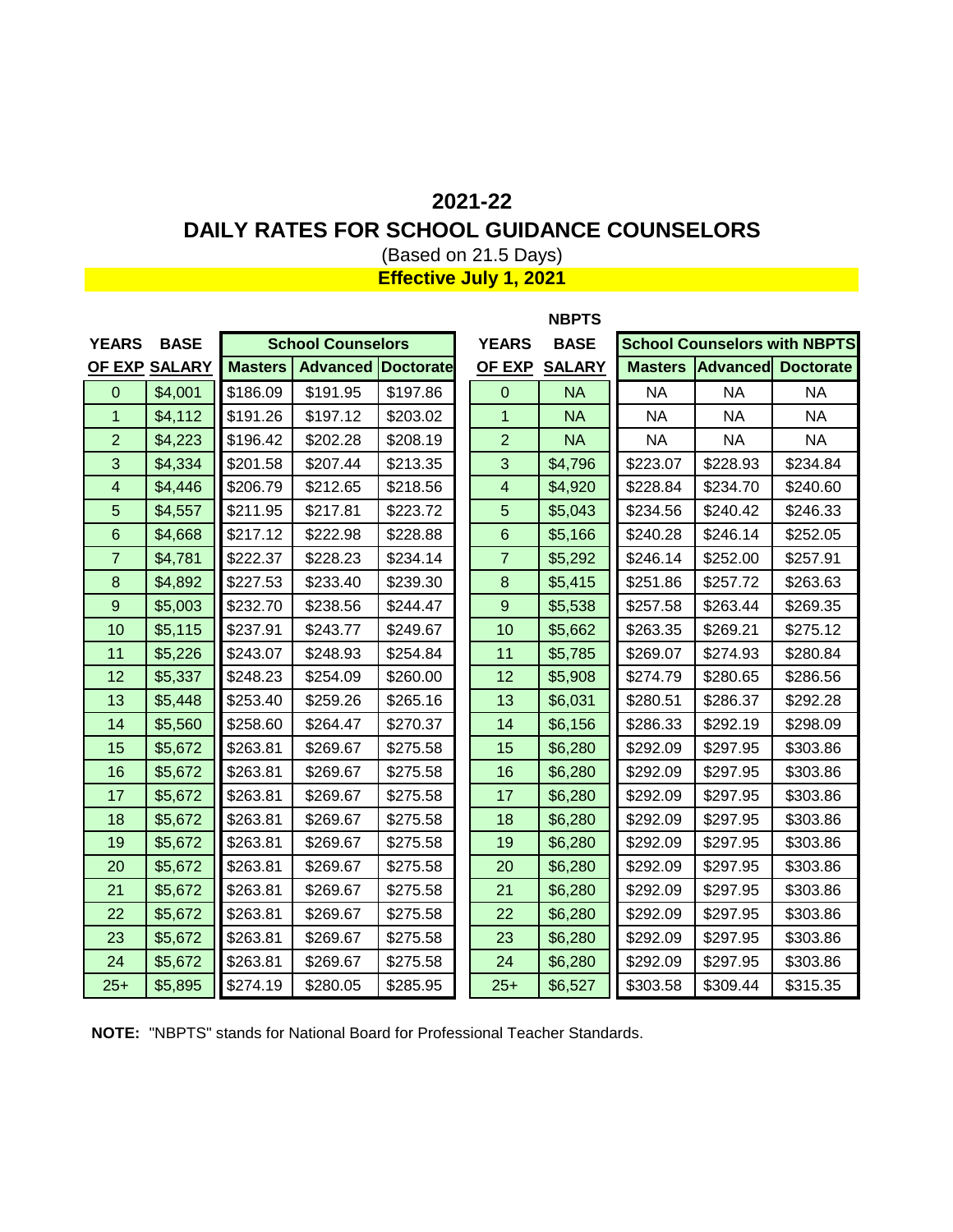### **SCHOOL PSYCHOLOGIST SALARY SCHEDULE**

#### (INCLUDING MASTER'S LEVEL SPEECH-LANGUAGE PATHOLOGISTS

#### AND MASTER'S LEVEL AUDIOLOGISTS)

| Years           | <b>Master's</b> | <b>Advanced</b> | <b>Doctorate</b> |
|-----------------|-----------------|-----------------|------------------|
| of              | Monthly         | Monthly         | Monthly          |
| <b>Exp</b>      | Salary          | Salary          | Salary           |
| $\mathbf{0}$    | \$4,807         | \$4,933         | \$5,060          |
| 1               | \$4,918         | \$5,044         | \$5,171          |
| $\overline{2}$  | \$5,031         | \$5,157         | \$5,284          |
| 3               | \$5,142         | \$5,268         | \$5,395          |
| $\overline{4}$  | \$5,253         | \$5,379         | \$5,506          |
| 5               | \$5,365         | \$5,491         | \$5,618          |
| $6\phantom{1}6$ | \$5,476         | \$5,602         | \$5,729          |
| $\overline{7}$  | \$5,587         | \$5,713         | \$5,840          |
| 8               | \$5,698         | \$5,824         | \$5,951          |
| 9               | \$5,810         | \$5,936         | \$6,063          |
| 10              | \$5,922         | \$6,048         | \$6,175          |
| 11              | \$5,922         | \$6,048         | \$6,175          |
| 12              | \$5,922         | \$6,048         | \$6,175          |
| 13              | \$5,922         | \$6,048         | \$6,175          |
| 14              | \$5,922         | \$6,048         | \$6,175          |
| 15              | \$5,922         | \$6,048         | \$6,175          |
| 16              | \$5,922         | \$6,048         | \$6,175          |
| 17              | \$5,922         | \$6,048         | \$6,175          |
| 18              | \$5,922         | \$6,048         | \$6,175          |
| 19              | \$5,922         | \$6,048         | \$6,175          |
| 20              | \$6,145         | \$6,271         | \$6,398          |
| 21              | \$6,145         | \$6,271         | \$6,398          |
| 22              | \$6,145         | \$6,271         | \$6,398          |
| 23              | \$6,145         | \$6,271         | \$6,398          |
| 24              | \$6,145         | \$6,271         | \$6,398          |
| $25+$           | \$6,606         | \$6,732         | \$6,859          |

### **Effective July 1, 2021**

**NOTE:** Speech-language pathologists and audiologists who are not certified at the master's their field are to be paid on the teacher salary schedule according to their highest leve of certification.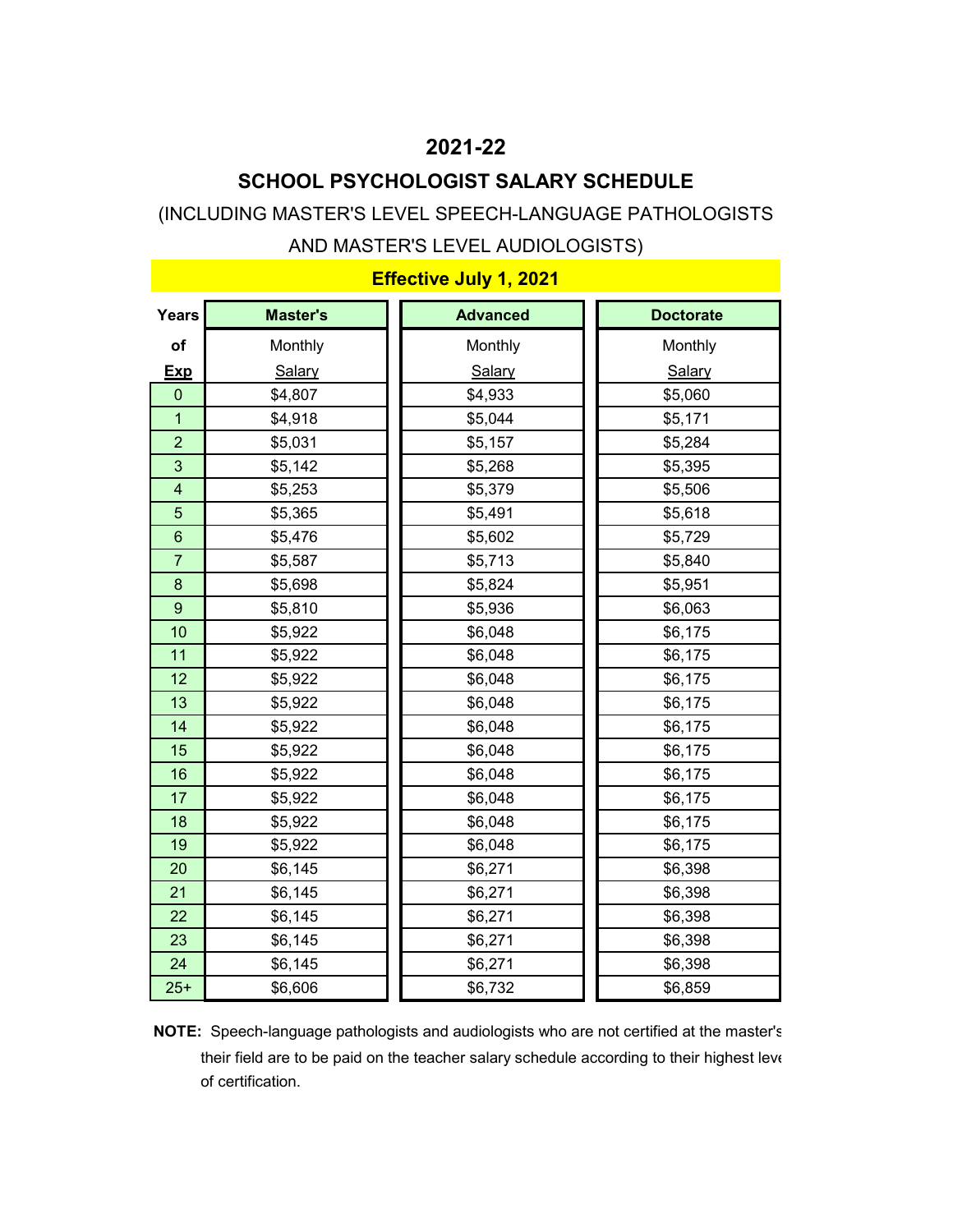### **DAILY RATES FOR SCHOOL PSYCHOLOGISTS**

Including Masters Level Speech-Language Pathologists

and Masters Level Audiologists

### **(Based on 21.5 Days)**

| <b>YEARS OF</b> | <b>BASE</b>   |                | <b>Psychologists</b> |                  |
|-----------------|---------------|----------------|----------------------|------------------|
| <b>EXP</b>      | <b>SALARY</b> | <b>Masters</b> | <b>Advanced</b>      | <b>Doctorate</b> |
| $\Omega$        | \$4,807       | \$223.58       | \$229.44             | \$235.35         |
| $\overline{1}$  | \$4,918       | \$228.74       | \$234.60             | \$240.51         |
| $\overline{2}$  | \$5,031       | \$234.00       | \$239.86             | \$245.77         |
| 3               | \$5,142       | \$239.16       | \$245.02             | \$250.93         |
| 4               | \$5,253       | \$244.33       | \$250.19             | \$256.09         |
| 5               | \$5,365       | \$249.53       | \$255.40             | \$261.30         |
| 6               | \$5,476       | \$254.70       | \$260.56             | \$266.47         |
| $\overline{7}$  | \$5,587       | \$259.86       | \$265.72             | \$271.63         |
| 8               | \$5,698       | \$265.02       | \$270.88             | \$276.79         |
| $\mathsf g$     | \$5,810       | \$270.23       | \$276.09             | \$282.00         |
| 10              | \$5,922       | \$275.44       | \$281.30             | \$287.21         |
| 11              | \$5,922       | \$275.44       | \$281.30             | \$287.21         |
| 12              | \$5,922       | \$275.44       | \$281.30             | \$287.21         |
| 13              | \$5,922       | \$275.44       | \$281.30             | \$287.21         |
| 14              | \$5,922       | \$275.44       | \$281.30             | \$287.21         |
| 15              | \$5,922       | \$275.44       | \$281.30             | \$287.21         |
| 16              | \$5,922       | \$275.44       | \$281.30             | \$287.21         |
| 17              | \$5,922       | \$275.44       | \$281.30             | \$287.21         |
| 18              | \$5,922       | \$275.44       | \$281.30             | \$287.21         |
| 19              | \$5,922       | \$275.44       | \$281.30             | \$287.21         |
| 20              | \$6,145       | \$285.81       | \$291.67             | \$297.58         |
| 21              | \$6,145       | \$285.81       | \$291.67             | \$297.58         |
| 22              | \$6,145       | \$285.81       | \$291.67             | \$297.58         |
| 23              | \$6,145       | \$285.81       | \$291.67             | \$297.58         |
| 24              | \$6,145       | \$285.81       | \$291.67             | \$297.58         |
| $25+$           | \$6,606       | \$307.26       | \$313.12             | \$319.02         |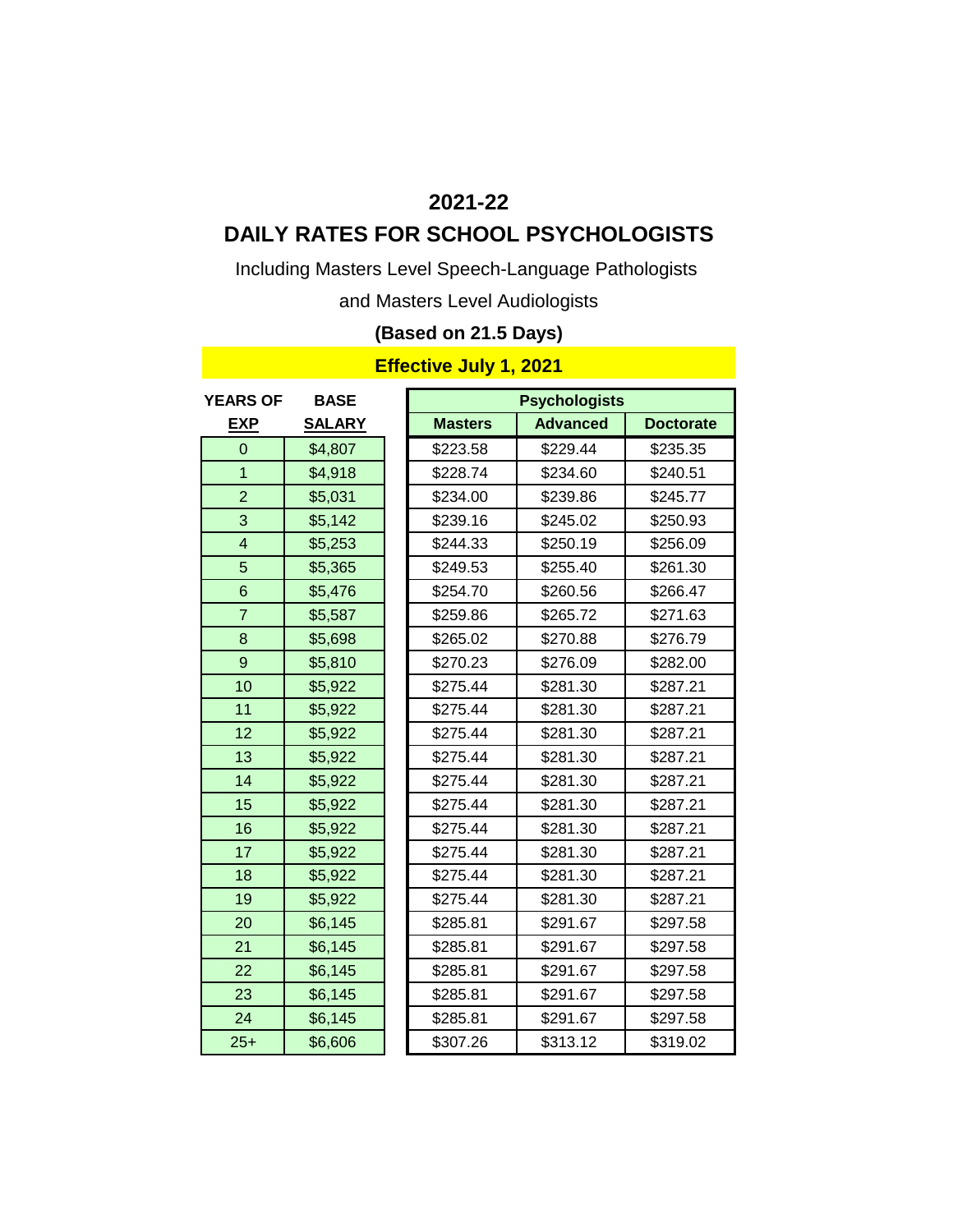### **ASSISTANT PRINCIPALS**

### **SALARY SCHEDULE**

### **Effective July 1, 2021**

| <b>Years</b>     |              | <b>Assist. Principals (MASTER)</b> |              | <b>Assist. Principals (ADVANCED)</b> |              | <b>Assist. Principals (DOCTORATE)</b> |
|------------------|--------------|------------------------------------|--------------|--------------------------------------|--------------|---------------------------------------|
| of               | 10           | <b>Annual Salary</b>               | 10           | <b>Annual Salary</b>                 | 10           | <b>Annual Salary</b>                  |
| <u>Exp</u>       | <b>Month</b> | $(10$ months)                      | <b>Month</b> | $(10$ months)                        | <b>Month</b> | $(10$ months)                         |
| $\overline{0}$   | \$4,220      | \$42,200                           | \$4,346      | \$43,460                             | \$4,473      | \$44,730                              |
| 1                | \$4,340      | \$43,400                           | \$4,466      | \$44,660                             | \$4,593      | \$45,930                              |
| $\overline{2}$   | \$4,460      | \$44,600                           | \$4,586      | \$45,860                             | \$4,713      | \$47,130                              |
| 3                | \$4,580      | \$45,800                           | \$4,706      | \$47,060                             | \$4,833      | \$48,330                              |
| $\overline{4}$   | \$4,702      | \$47,020                           | \$4,828      | \$48,280                             | \$4,955      | \$49,550                              |
| 5                | \$4,822      | \$48,220                           | \$4,948      | \$49,480                             | \$5,075      | \$50,750                              |
| $6\phantom{a}$   | \$4,942      | \$49,420                           | \$5,068      | \$50,680                             | \$5,195      | \$51,950                              |
| $\overline{7}$   | \$5,063      | \$50,630                           | \$5,189      | \$51,890                             | \$5,316      | \$53,160                              |
| $\bf{8}$         | \$5,184      | \$51,840                           | \$5,310      | \$53,100                             | \$5,437      | \$54,370                              |
| $\boldsymbol{9}$ | \$5,304      | \$53,040                           | \$5,430      | \$54,300                             | \$5,557      | \$55,570                              |
| 10               | \$5,425      | \$54,250                           | \$5,551      | \$55,510                             | \$5,678      | \$56,780                              |
| 11               | \$5,545      | \$55,450                           | \$5,671      | \$56,710                             | \$5,798      | \$57,980                              |
| 12               | \$5,666      | \$56,660                           | \$5,792      | \$57,920                             | \$5,919      | \$59,190                              |
| 13               | \$5,786      | \$57,860                           | \$5,912      | \$59,120                             | \$6,039      | \$60,390                              |
| 14               | \$5,907      | \$59,070                           | \$6,033      | \$60,330                             | \$6,160      | \$61,600                              |
| 15               | \$6,027      | \$60,270                           | \$6,153      | \$61,530                             | \$6,280      | \$62,800                              |
| 16               | \$6,027      | \$60,270                           | \$6,153      | \$61,530                             | \$6,280      | \$62,800                              |
| 17               | \$6,027      | \$60,270                           | \$6,153      | \$61,530                             | \$6,280      | \$62,800                              |
| 18               | \$6,027      | \$60,270                           | \$6,153      | \$61,530                             | \$6,280      | \$62,800                              |
| 19               | \$6,027      | \$60,270                           | \$6,153      | \$61,530                             | \$6,280      | \$62,800                              |
| 20               | \$6,027      | \$60,270                           | \$6,153      | \$61,530                             | \$6,280      | \$62,800                              |
| 21               | \$6,027      | \$60,270                           | \$6,153      | \$61,530                             | \$6,280      | \$62,800                              |
| 22               | \$6,027      | \$60,270                           | \$6,153      | \$61,530                             | \$6,280      | \$62,800                              |
| 23               | \$6,027      | \$60,270                           | \$6,153      | \$61,530                             | \$6,280      | \$62,800                              |
| 24               | \$6,027      | \$60,270                           | \$6,153      | \$61,530                             | \$6,280      | \$62,800                              |
| $25+$            | \$6,269      | \$62,690                           | \$6,395      | \$63,950                             | \$6,522      | \$65,220                              |

**NOTE:** Assistant Principals no longer qualify for Longevity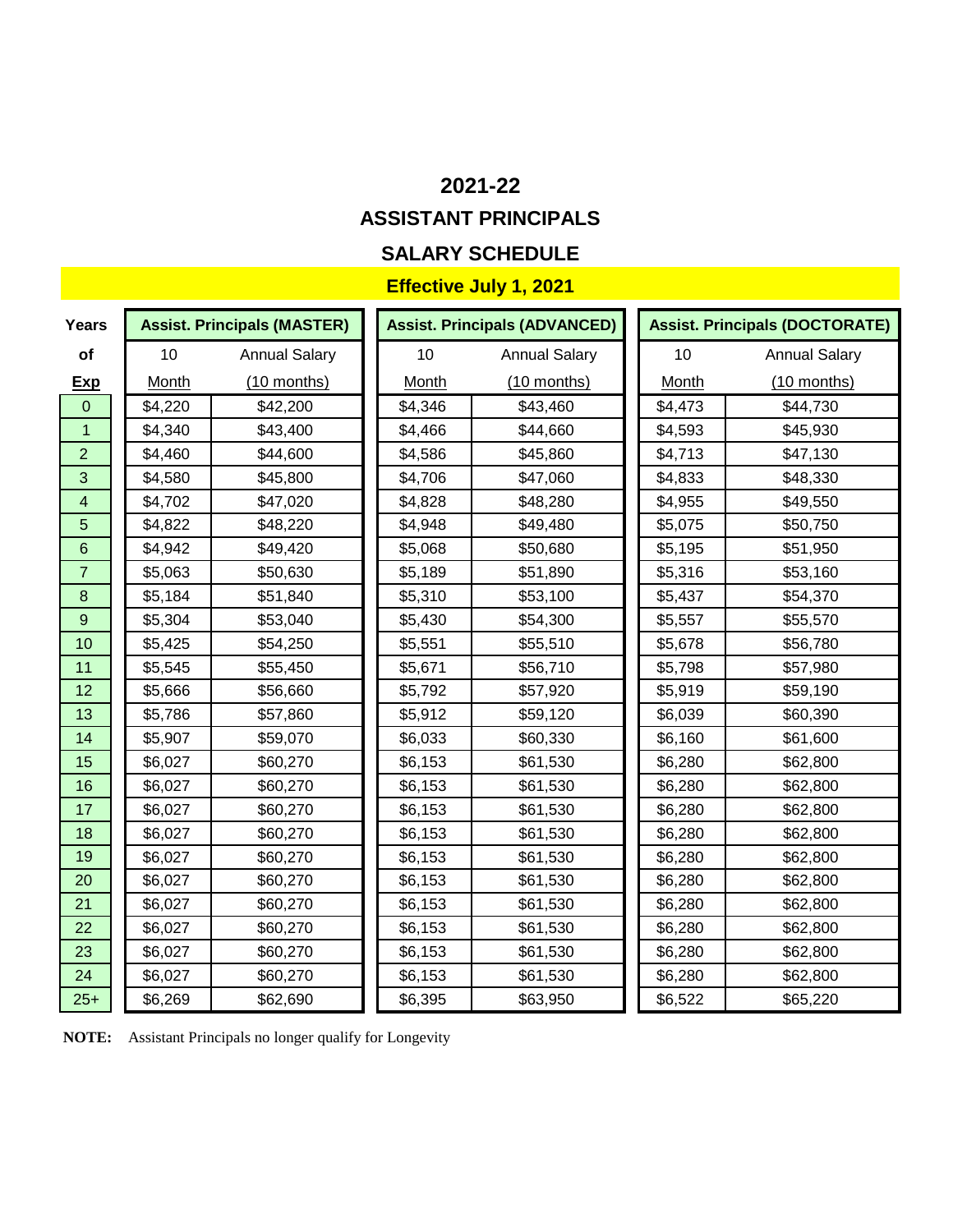# **PRINCIPAL SALARY (Monthly Schedules) FY 2021-22 Effective July 1, 2021**

|                |                  | <b>Base</b>    |                | <b>Growth Met</b> |                  | <b>Growth Exceeded</b> |
|----------------|------------------|----------------|----------------|-------------------|------------------|------------------------|
| <b>ADM</b>     | Schedule/        | <b>Monthly</b> | Schedule/      | <b>Monthly</b>    | Schedule/        | <b>Monthly</b>         |
| Range          | <b>Pay Level</b> | <b>Salary</b>  | Pay Level      | <b>Salary</b>     | <b>Pay Level</b> | <b>Salary</b>          |
| 200<br>up to   | B <sub>0</sub>   | \$5,819.00     | G <sub>0</sub> | \$6,400.92        | E0               | \$6,982.83             |
| 201 to<br>400  | <b>B1</b>        | \$6,109.92     | G <sub>1</sub> | \$6,720.92        | E <sub>1</sub>   | \$7,331.92             |
| 401 to<br>700  | <b>B2</b>        | \$6,400.92     | G <sub>2</sub> | \$7,041.00        | E <sub>2</sub>   | \$7,681.08             |
| 701 to 1,000   | B <sub>3</sub>   | \$6,691.83     | G <sub>3</sub> | \$7,361.00        | E <sub>3</sub>   | \$8,030.17             |
| 1,001 to 1,600 | <b>B4</b>        | \$6,982.83     | G4             | \$7,681.08        | E4               | \$8,379.42             |
| over 1,600     | B <sub>5</sub>   | \$7,273.75     | G <sub>5</sub> | \$8,001.17        | E <sub>5</sub>   | \$8,728.50             |

**PRINCIPAL SALARY (Annual Schedules) FY 2021-22 Effective July 1, 2021**

|                   |                  | <b>Base</b>   |                  | <b>Growth Met</b> |                  | <b>Growth Exceeded</b> |
|-------------------|------------------|---------------|------------------|-------------------|------------------|------------------------|
| <b>ADM</b>        | Schedule/        | <b>Annual</b> | Schedule/        | <b>Annual</b>     | Schedule/        | <b>Annual</b>          |
| Range             | <b>Pay Level</b> | <b>Salary</b> | <b>Pay Level</b> | <b>Salary</b>     | <b>Pay Level</b> | <b>Salary</b>          |
| 200<br>up to      | B <sub>0</sub>   | \$69,828      | G <sub>0</sub>   | \$76,811          | E <sub>0</sub>   | \$83,794               |
| 201 to<br>400     | B1               | \$73,319      | G1               | \$80,651          | E <sub>1</sub>   | \$87,983               |
| 401 to<br>700     | <b>B2</b>        | \$76,811      | G <sub>2</sub>   | \$84,492          | E <sub>2</sub>   | \$92,173               |
| 701 to<br>1,000   | B <sub>3</sub>   | \$80,302      | G <sub>3</sub>   | \$88,332          | E <sub>3</sub>   | \$96,362               |
| 1,001 to<br>1,600 | <b>B4</b>        | \$83,794      | G4               | \$92,173          | E4               | \$100,553              |
| over 1,600        | B <sub>5</sub>   | \$87,285      | G <sub>5</sub>   | \$96,014          | E <sub>5</sub>   | \$104,742              |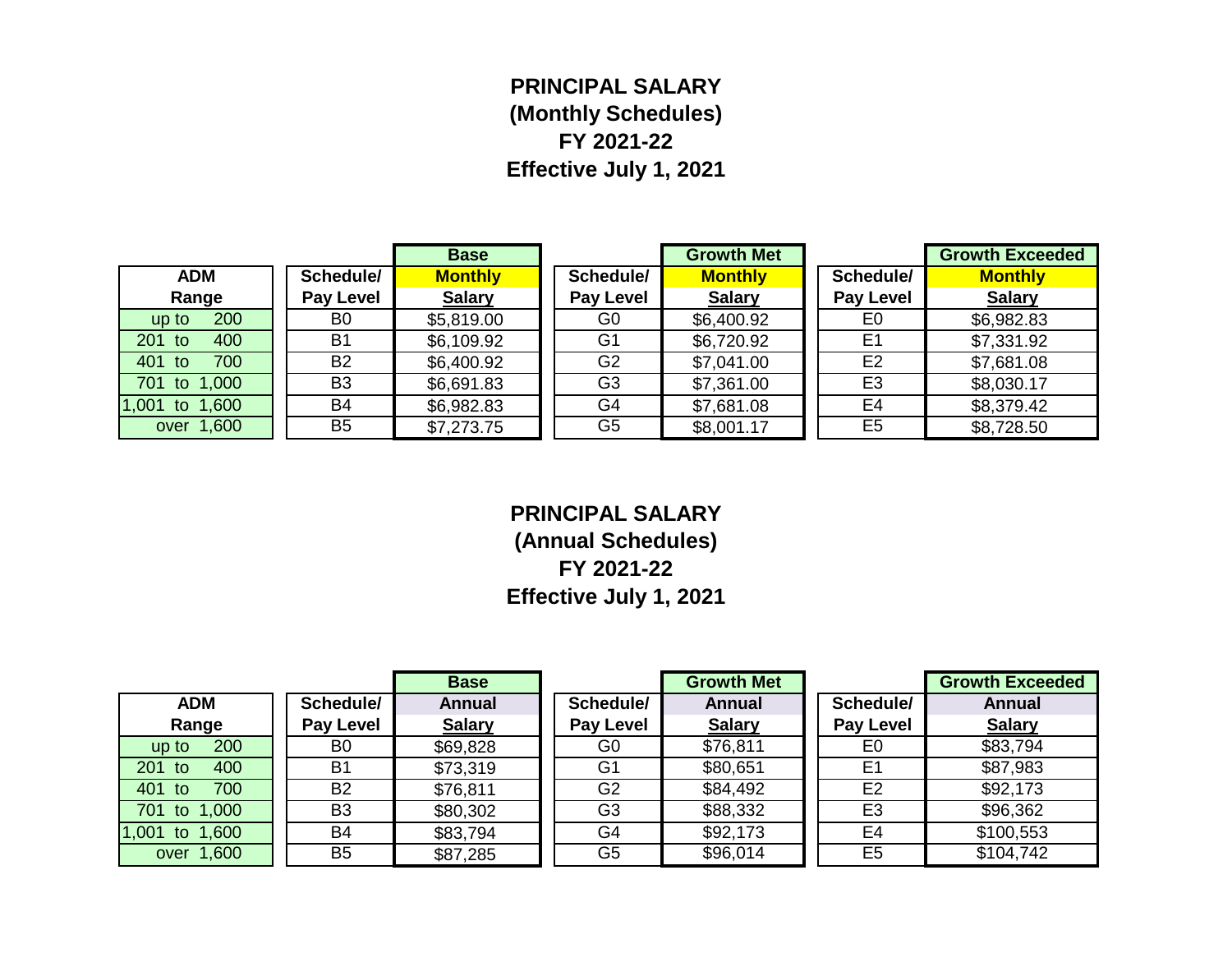## **PRINCIPAL DAILY RATES FY 2021-22 Effective July 1, 2021**

|                  |                |          |                    | <b>Base - Daily Rate</b> |          |
|------------------|----------------|----------|--------------------|--------------------------|----------|
| <b>SCHEDULE/</b> | <b>BASE</b>    |          | Days in Pay Period |                          |          |
| <b>PAY LEVEL</b> | monthly SALARY | 20       | <u> 21</u>         | <u>22</u>                | 23       |
| B <sub>0</sub>   | \$5,819.00     | \$290.95 | \$277.10           | \$264.50                 | \$253.00 |
| <b>B1</b>        | \$6,109.92     | \$305.50 | \$290.95           | \$277.72                 | \$265.65 |
| <b>B2</b>        | \$6,400.92     | \$320.05 | \$304.81           | \$290.95                 | \$278.30 |
| <b>B3</b>        | \$6,691.83     | \$334.59 | \$318.66           | \$304.17                 | \$290.95 |
| <b>B4</b>        | \$6,982.83     | \$349.14 | \$332.52           | \$317.40                 | \$303.60 |
| <b>B5</b>        | \$7,273.75     | \$363.69 | \$346.37           | \$330.63                 | \$316.25 |

|                  |                   | <b>Met Growth - daily rate</b> |                    |           |          |
|------------------|-------------------|--------------------------------|--------------------|-----------|----------|
| <b>SCHEDULE/</b> | <b>MET GROWTH</b> |                                | Days in Pay Period |           |          |
| <b>PAY LEVEL</b> | monthly SALARY    | <u> 20</u>                     |                    | <u>22</u> | 23       |
| G <sub>0</sub>   | \$6,400.92        | \$320.05                       | \$304.81           | \$290.95  | \$278.30 |
| G1               | \$6,720.92        | \$336.05                       | \$320.04           | \$305.50  | \$292.21 |
| G <sub>2</sub>   | \$7,041.00        | \$352.05                       | \$335.29           | \$320.05  | \$306.13 |
| G <sub>3</sub>   | \$7,361.00        | \$368.05                       | \$350.52           | \$334.59  | \$320.04 |
| G <sub>4</sub>   | \$7,681.08        | \$384.05                       | \$365.77           | \$349.14  | \$333.96 |
| G <sub>5</sub>   | \$8,001.17        | \$400.06                       | \$381.01           | \$363.69  | \$347.88 |

|                  |                        | <b>Exceeded Growth - Daily Rates</b> |                    |          |          |
|------------------|------------------------|--------------------------------------|--------------------|----------|----------|
| <b>SCHEDULE/</b> | <b>EXCEEDED GROWTH</b> |                                      | Days in Pay Period |          |          |
| <b>PAY LEVEL</b> | monthly SALARY         | <u>20</u>                            |                    | 22       | 23       |
| E <sub>0</sub>   | \$6,982.83             | \$349.14                             | \$332.52           | \$317.40 | \$303.60 |
| E1               | \$7,331.92             | \$366.60                             | \$349.14           | \$333.27 | \$318.78 |
| E2               | \$7,681.08             | \$384.05                             | \$365.77           | \$349.14 | \$333.96 |
| E <sub>3</sub>   | \$8,030.17             | \$401.51                             | \$382.39           | \$365.01 | \$349.14 |
| E4               | \$8,379.42             | \$418.97                             | \$399.02           | \$380.88 | \$364.32 |
| E <sub>5</sub>   | \$8,728.50             | \$436.43                             | \$415.64           | \$396.75 | \$379.50 |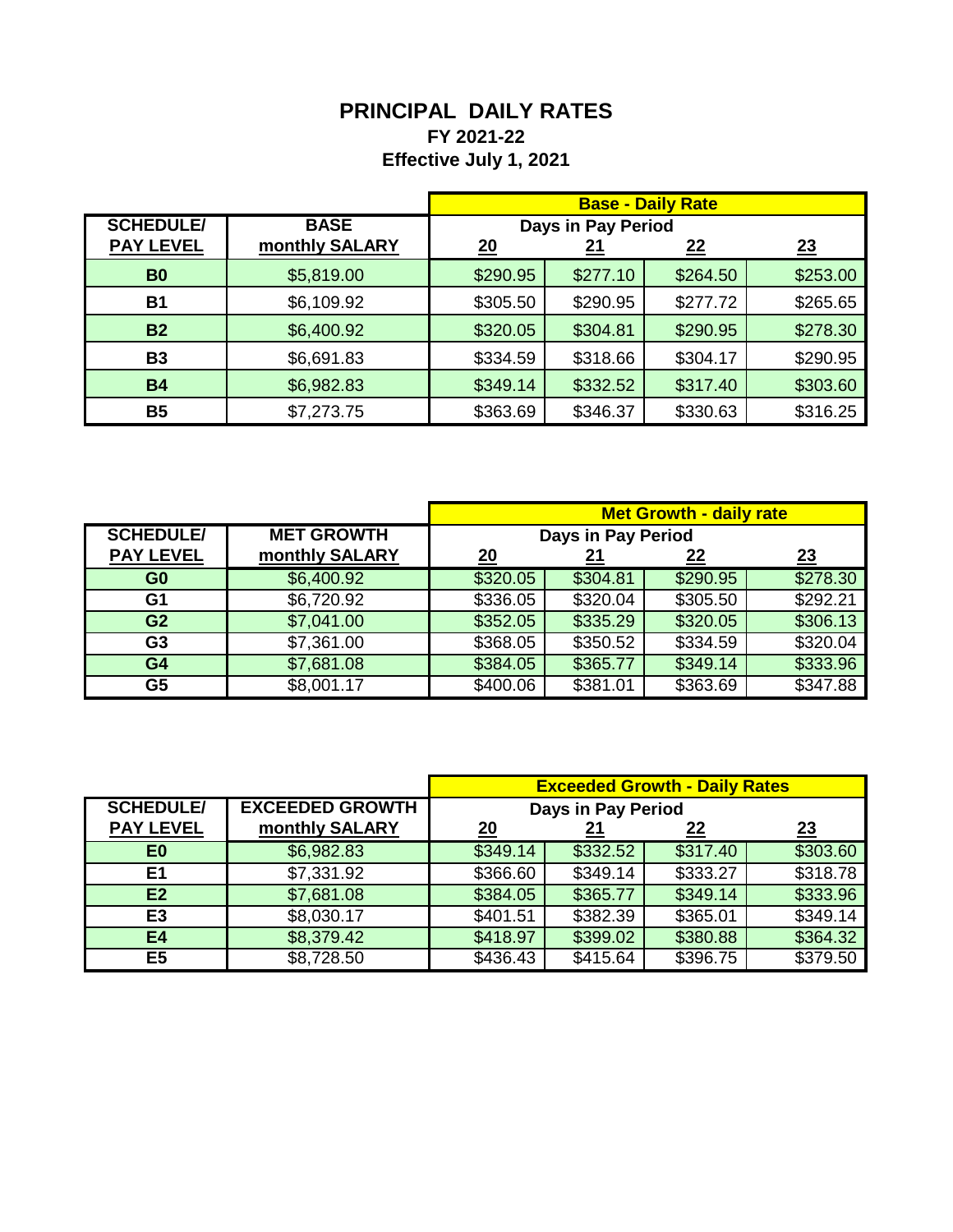### **SUPERINTENDENT SALARY RANGES FY2022 Salary Schedules**

| <b>Classification</b>                        | Maximum<br><b>Monthly Salary</b> |
|----------------------------------------------|----------------------------------|
| Superintendent I<br>(Up to 2,500 ADM)        | \$9,629                          |
| Superintendent II<br>$(2,501 - 5,000$ ADM)   | \$10,203                         |
| Superintendent III<br>$(5,001 - 10,000$ ADM) | \$10,815                         |
| Superintendent IV<br>$(10,001 - 25,000$ ADM) | \$11,465                         |
| Superintendent V<br>(Over 25,000 ADM)        | \$12,155                         |

Effective July 1, 2021

#### **NOTES:**

- 1. Salary Assignment: Superintendents are paid within salary ranges determined by the ADM of the local education agency (LEA) to which they are assigned. ADM is based on the higher of the best one of the first two months projected ADM, or the best one of the first two months prior year actual ADM. Placement within the ADM salary ranges is determined by the local board of education.
- 2. ADD \$126 per month for an advanced superintendent's certificate (AS).
- 3. ADD \$253 per month for an advanced superintendent's certificate based on an earned doctorate degree (DAS).
- 4. The range maximums do not include advanced (\$126) or doctoral (\$253) monthly supplements.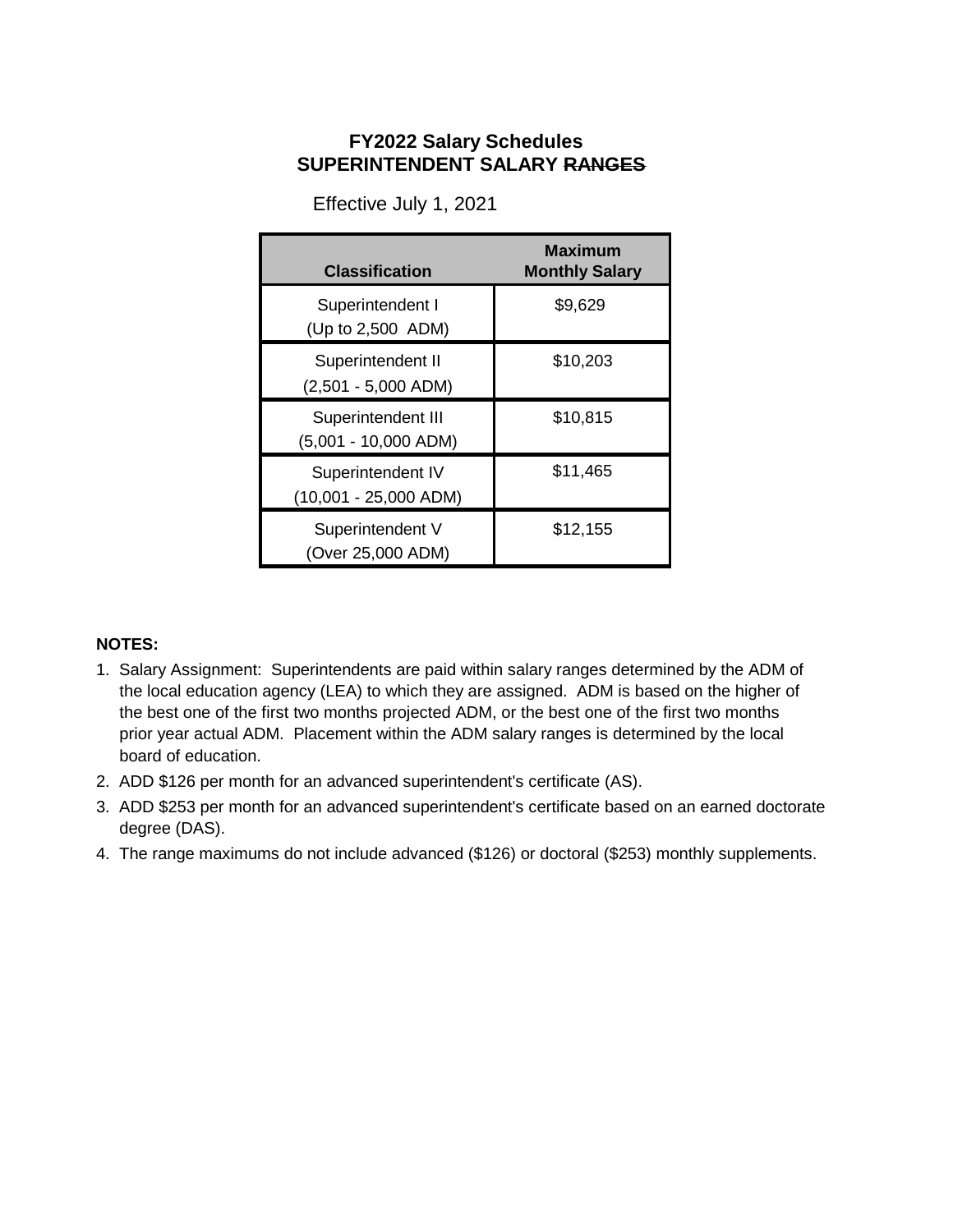### **CENTRAL OFFICE ADMINISTRATOR SALARY RANGES ASSOCIATE SUPERINTENDENTS, ASSISTANT SUPERINTENDENTS, DIRECTORS, SUPERVISORS, COORDINATORS, AND FINANCE OFFICERS**

| <b>Classification</b>           | <b>Maximum</b><br><b>Monthly Salary</b> |
|---------------------------------|-----------------------------------------|
| School Administrator I          | \$6,797                                 |
| School Administrator II         | \$7,202                                 |
| School Administrator III        | \$7,632                                 |
| <b>School Administrator IV</b>  | \$7,930                                 |
| School Administrator V          | \$8,246                                 |
| <b>School Administrator VI</b>  | \$8,736                                 |
| <b>School Administrator VII</b> | \$9,084                                 |

Effective July 1, 2021

#### **NOTES:**

- 1. Salary determinations shall be made by the local board of education within the salary range which corresponds to the School Administrator assignment.
- 2. ADD \$126 per month for an appropriate advanced license.
- 3. ADD \$253 per month for an appropriate advanced license and an earned doctorate.
- 4. The range maximums do not include advanced (\$126) or doctoral (\$253) monthly supplements.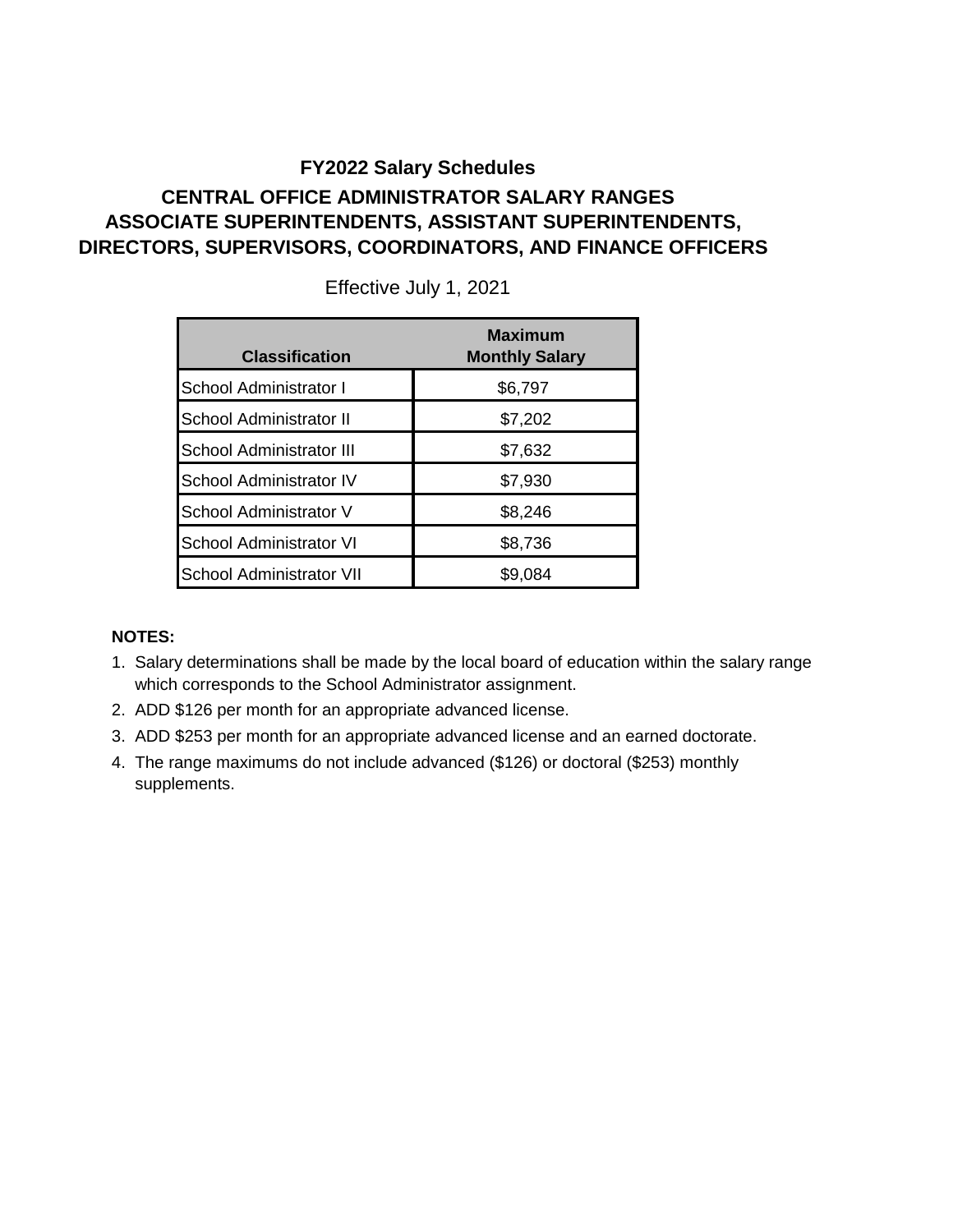#### **FY2022 Substitute Rate**

**Effective July 1, 2021**

22 days in month

|     |          | <b>Non Certified</b> |         |         | <b>Certified</b> |
|-----|----------|----------------------|---------|---------|------------------|
|     |          | 50.00%               |         | 65.00%  |                  |
|     |          | *** Minimum          | Maximum | Minimum | Maximum          |
| A00 | 3.546.00 | 81                   | 161     | 105     | 161.             |

*\*\*\* Note: Minimum salary for substitute paid with state funds shall also meet the required \$13/hour per SL2021-180, SB105. It is responsibility of each district to verify that they are in compliance with this legislation.*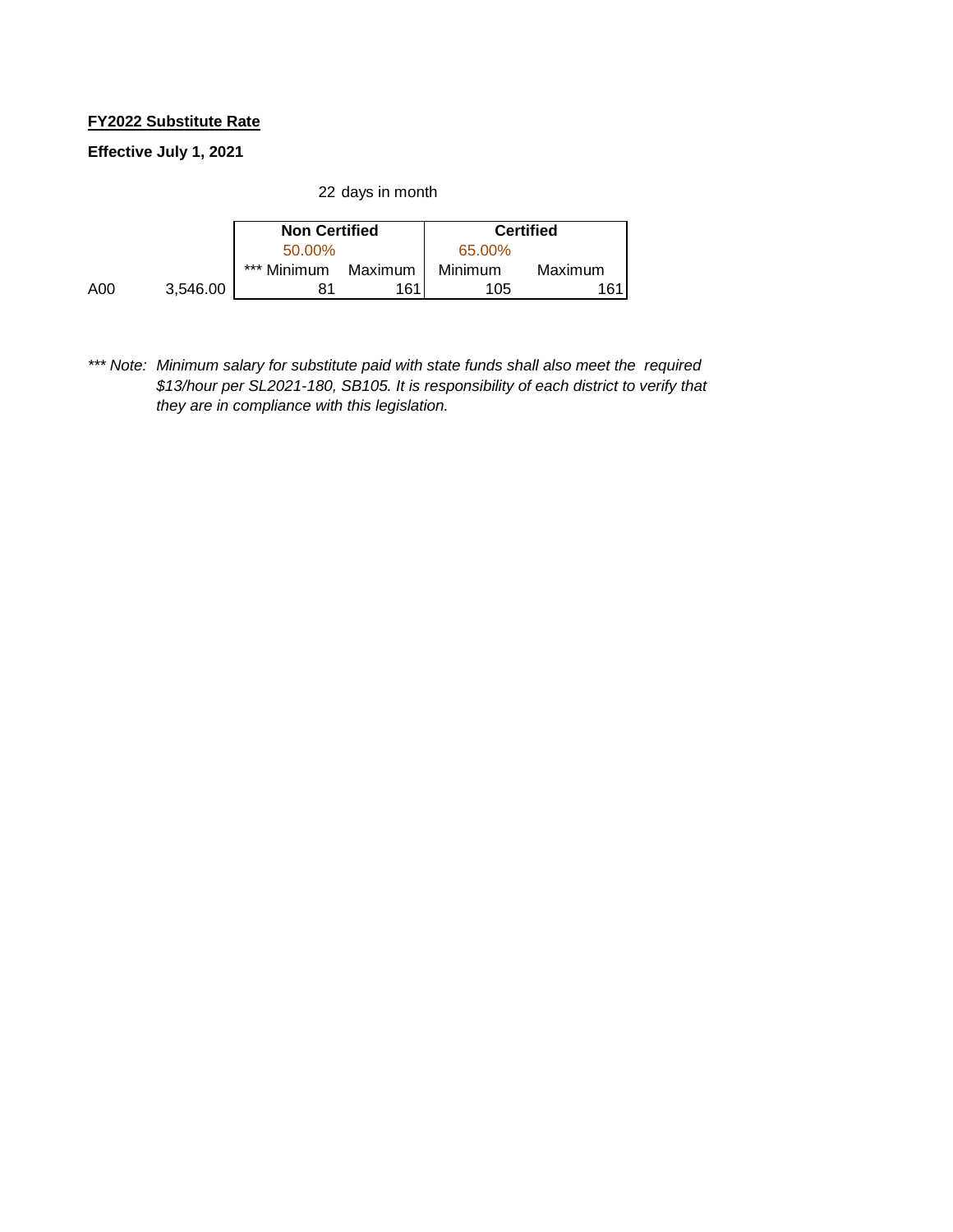### **Public School Employees**

# **Salary Grades**

|              | <b>Monthly Amounts</b> |                |  |
|--------------|------------------------|----------------|--|
| <u>Grade</u> | <u>Minimum</u>         | <b>Maximum</b> |  |
| 50           | 2,253.33               | 2,821.07       |  |
| 51           | 2,253.33               | 2,956.81       |  |
| 51B          | 2,253.33               | 3,100.41       |  |
| 52           | 2,253.33               | 3,007.08       |  |
| 53           | 2,253.33               | 3,102.38       |  |
| 54           | 2,253.33               | 3,205.34       |  |
| 55           | 2,253.33               | 3,307.04       |  |
| 56           | 2,253.33               | 3,422.63       |  |
| 57           | 2,253.33               | 3,544.56       |  |
| 58           | 2,253.33               | 3,669.43       |  |
| 59           | 2,305.28               | 3,800.71       |  |
| 60           | 2,379.10               | 3,943.06       |  |
| 61           | 2,459.39               | 4,089.83       |  |
| 62           | 2,538.52               | 4,238.38       |  |
| 63           | 2,624.04               | 4,395.97       |  |
| 64           | 2,710.91               | 4,566.31       |  |
| 65           | 2,802.04               | 4,750.77       |  |
| 66           | 2,900.72               | 4,939.74       |  |
| 67           | 3,007.23               | 5,129.87       |  |
| 68           | 3,114.12               | 5,356.95       |  |
| 69           | 3,227.22               | 5,588.92       |  |
| 70           | 3,352.50               | 5,835.85       |  |
| 71           | 3,476.13               | 6,091.21       |  |
| 72           | 3,603.92               | 6,361.75       |  |
| 73           | 3,739.56               | 6,650.27       |  |
| 74           | 3,893.31               | 6,957.43       |  |
| 75           | 4,058.52               | 7,274.67       |  |
| 76           | 4,224.81               | 7,608.78       |  |
| 77           | 4,411.89               | 7,957.94       |  |
| 78           | 4,605.08               | 8,328.77       |  |
| 79           | 4,813.13               | 8,716.58       |  |
| 80           | 5,026.66               | 9,117.89       |  |
| 81           | 5,252.96               | 9,540.75       |  |
| 82           | 5,482.41               | 9,993.92       |  |
| 83           | 5,737.10               | 10,474.05      |  |
| 84           | 5,999.99               | 10,972.48      |  |
| 85           | 6,274.47               | 11,492.84      |  |
| 86           | 6,560.28               | 12,041.85      |  |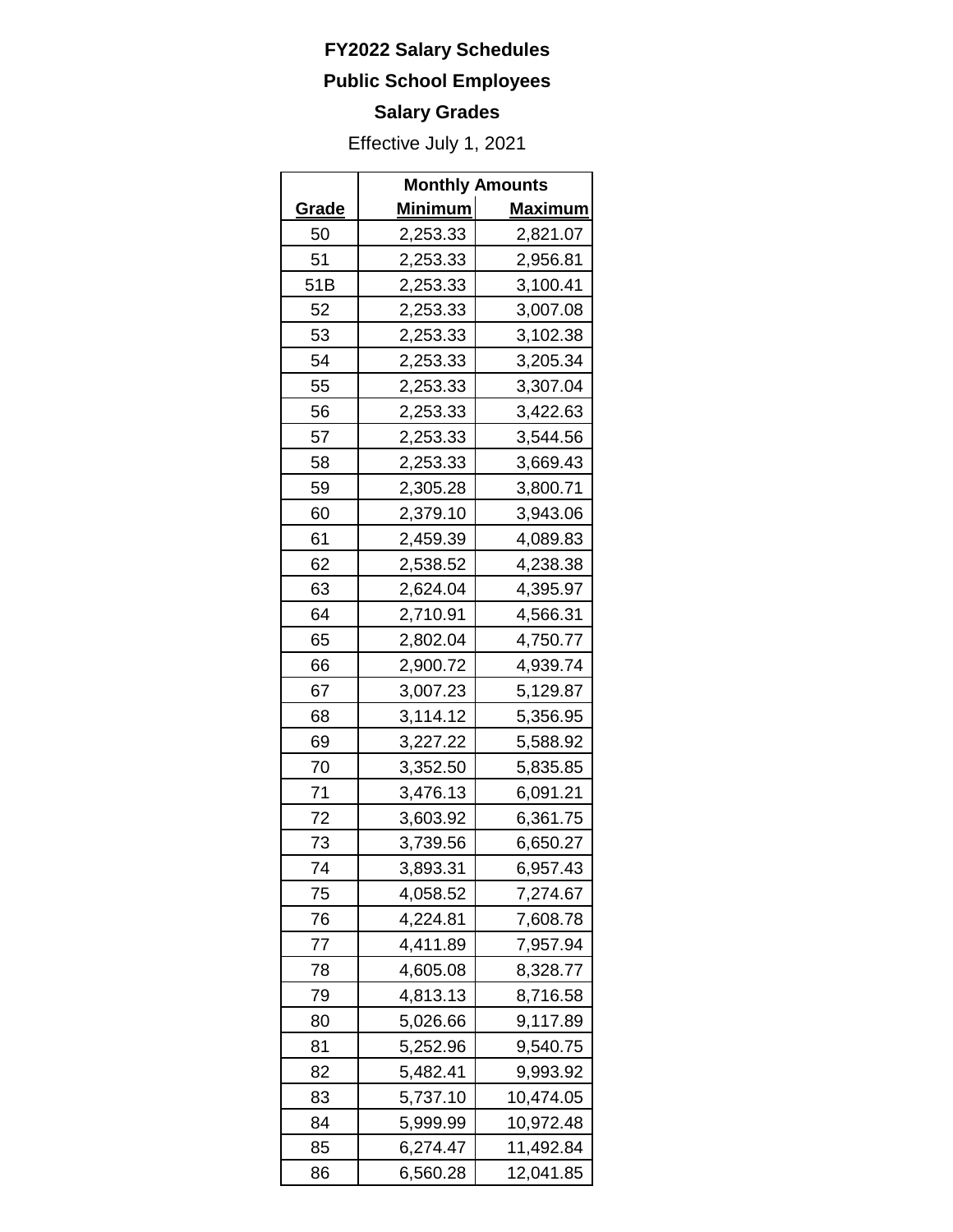### **FY2022 Salary Schedules Child Nutrition Personnel**

### **Salary Ranges**

Effective July 1, 2021

|                                                           | <b>Salary</b> |
|-----------------------------------------------------------|---------------|
| <b>Classification</b>                                     | <b>Grade</b>  |
| <b>Child Nutrition Assistant</b>                          |               |
| I                                                         | 50            |
| Ш                                                         | 52            |
| Ш                                                         | 54            |
| IV                                                        | 55            |
| <b>Child Nutrition Manager</b>                            |               |
|                                                           | 55            |
| Ш                                                         | 56            |
| Ш                                                         | 57            |
| IV                                                        | 58            |
| <b>Child Nutrition Supervisor &amp;</b>                   |               |
| <b>Child Nutrition Director I</b>                         |               |
| ı                                                         | 61            |
| Ш                                                         | 64            |
| Ш                                                         | 68            |
| IV                                                        | 72            |
| <b>Child Nutrition Director II</b><br>(Bachelor's Degree) |               |
| Ш                                                         | N/A           |
| IV                                                        | N/A           |
| <b>Child Nutrition Director II</b>                        |               |
| (Advanced Degree)                                         | N/A           |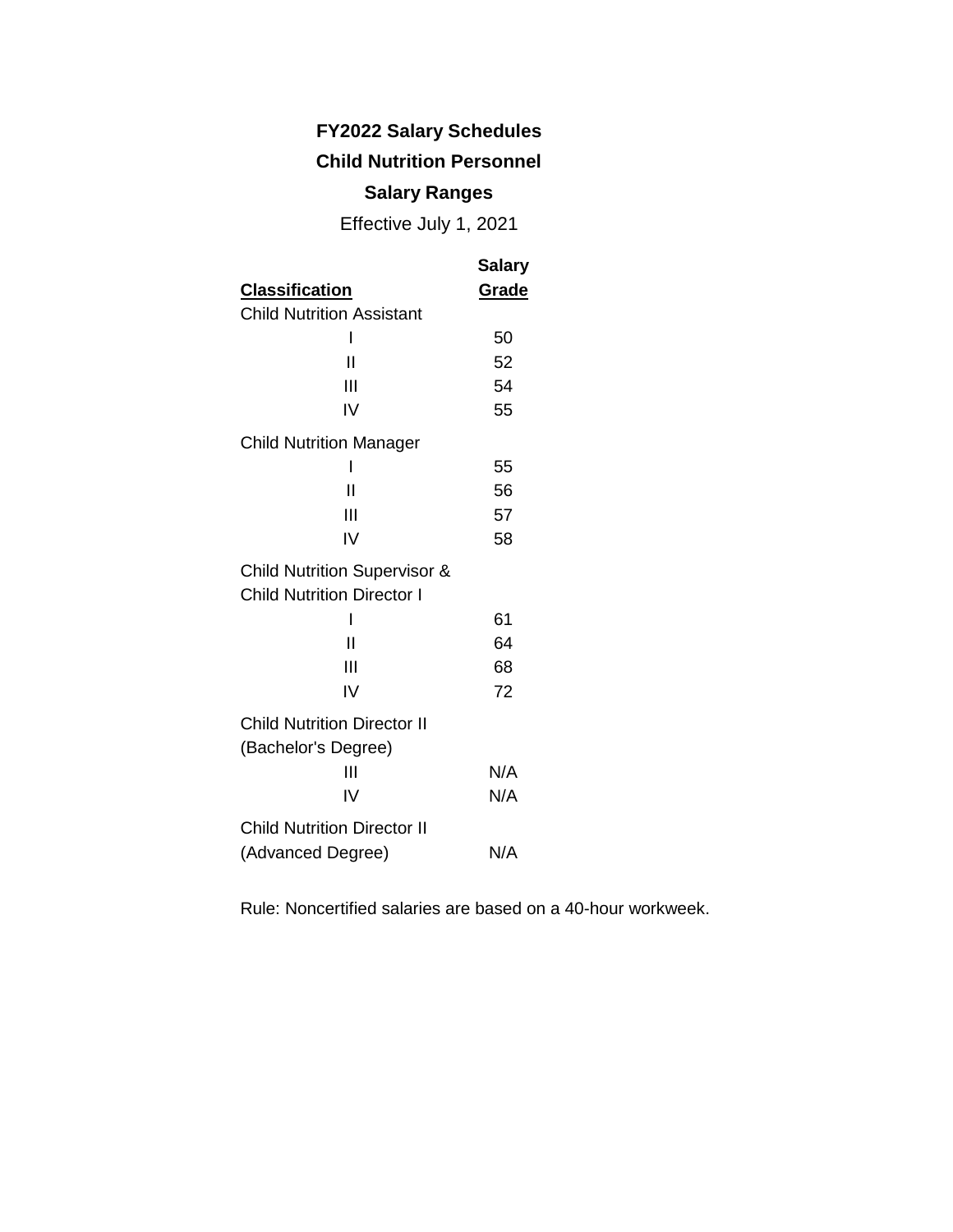# **FY2022 Salary Schedules Curriculum Support Personnel**

### **Salary Ranges**

Effective July 1, 2021

|                                            | <b>Salary</b> |
|--------------------------------------------|---------------|
| <b>Classification</b>                      | <u>Grade</u>  |
| <b>Braillist</b>                           | 59            |
| <b>Educational Interpreter I</b>           | 62            |
| <b>Educational Interpreter II</b>          | 64            |
| Exceptional Children Data Manager          | 63            |
| Occupational Therapist                     | 78            |
| Occupational Therapist Assistant           | 67            |
| <b>Orientation and Mobility Specialist</b> | 68            |
| <b>Parent Counselor-Trainer</b>            | 63            |
| <b>Physical Therapist</b>                  | 78            |
| <b>Physical Therapist Assistant</b>        | 67            |
| <b>School Health Assistant</b>             | 52            |
| School Nurse (Not Holding)                 | 68            |
| Speech-Language Pathology Assistant        | 64            |
| <b>Teacher Assistant</b>                   | 56            |
| <b>Technology Assistant</b>                | 61            |
| <b>Therapeutic Recreation Specialist</b>   | 67            |
| <b>Vocational Technical Assistant</b>      | 54            |
|                                            |               |

Rule: Noncertified salaries are based on a 40-hour workweek.

Exception: Local boards of education set the standard workweek (not to exceed 40 hours) for teacher assistants.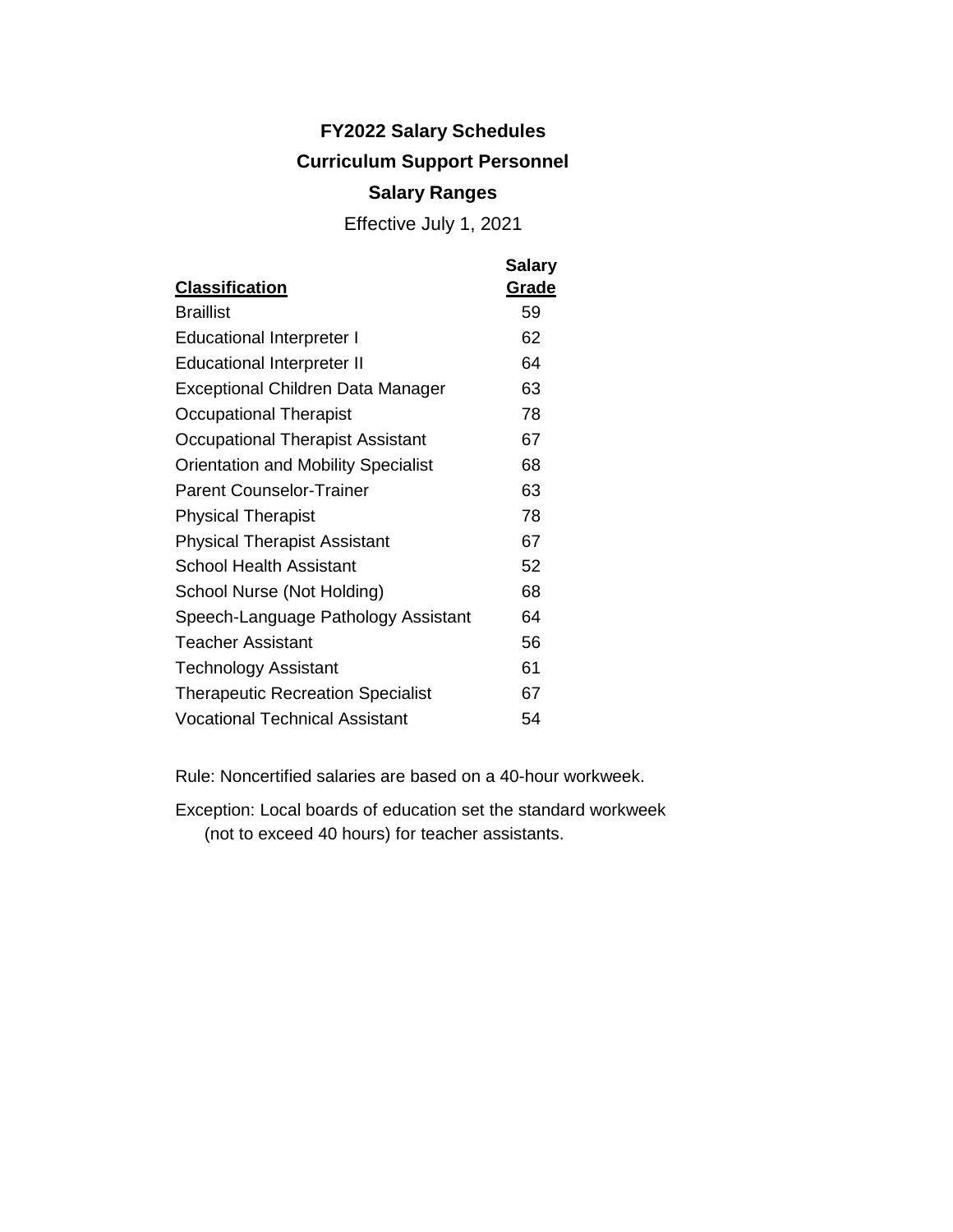### **Maintenance Personnel**

### **Salary Ranges**

Effective July 1, 2021

|                                       | <b>Salary</b> |
|---------------------------------------|---------------|
| <b>Classification</b>                 | Grade         |
| <b>Cabinet Maker</b>                  | 61            |
| Carpenter I                           | 57            |
| Carpenter II                          | 61            |
| <b>Carpentry Crew Leader</b>          | 63            |
| <b>Carpenter Supervisor</b>           | 65            |
| Custodian I                           | 50            |
| Custodian II                          | 51            |
| <b>Custodian Crew Leader</b>          | 52            |
| <b>Custodian Supervisor I</b>         | 56            |
| <b>Custodian Supervisor II</b>        | 58            |
| <b>Custodian Supervisor III</b>       | 60            |
| Electrician I                         | 59            |
| Electrician II                        | 63            |
| <b>Electrician Crew Leader</b>        | 64            |
| <b>Electrician Supervisor I</b>       | 66            |
| <b>Electrician Supervisor II</b>      | 68            |
| Electronic Technician I               | 64            |
| <b>Electronic Technician II</b>       | 67            |
| <b>Floor Maintenance Assistant I</b>  | 53            |
| <b>Floor Maintenance Assistant II</b> | 55            |
| <b>Floor Maintenance Crew Leader</b>  | 56            |
| Floor Maintenance Supervisor          | 62            |
| Glazier                               | 60            |
| Grounds Keeper I                      | 56            |
| Grounds Keeper II                     | 58            |
| <b>Grounds Crew Leader</b>            | 59            |
| <b>Grounds Supervisor I</b>           | 63            |
| <b>Grounds Supervisor II</b>          | 65            |
| <b>HVAC Mechanic I</b>                | 65            |
| <b>HVAC Mechanic II</b>               | 67            |
| <b>HVAC Supervisor</b>                | 69            |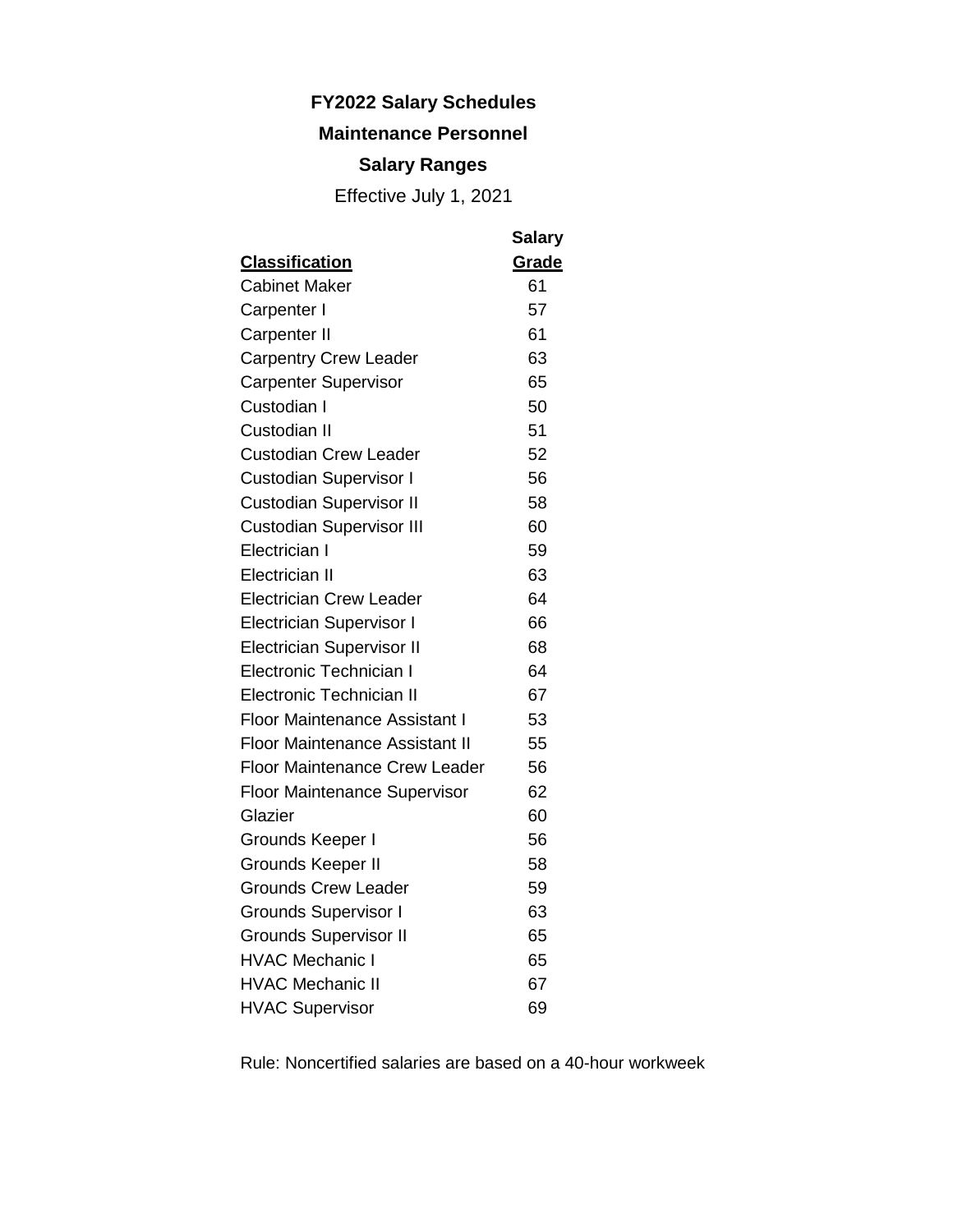### **Maintenance Personnel, cont.**

### **Salary Ranges**

Effective July 1, 2021

|                                 | Salary |
|---------------------------------|--------|
| <b>Classification</b>           | Grade  |
| Laborer                         | 50     |
| Locksmith                       | 62     |
| <b>Machine Operator</b>         | 57     |
| Maintenance Supervisor/Director |        |
| I                               | 65     |
| Ш                               | 66     |
| Ш                               | 68     |
| IV                              | 70     |
| V                               | 70     |
| VI                              | 72     |
| VII                             | 74     |
| VIII                            | 76     |
| IX                              | 77     |
| X                               | 78     |
| Mason                           | 63     |
| Painter I                       | 59     |
| Painter II                      | 61     |
| <b>Painter Crew Leader</b>      | 62     |
| Plasterer I                     | 63     |
| <b>Plasterer Crew Leader</b>    | 65     |
| Plumber I                       | 59     |
| Plumber II                      | 63     |
| <b>Plumber Crew Leader</b>      | 64     |
| <b>Refrigeration Mechanic</b>   | 61     |
| Roofer                          | 61     |
| Warehouse Manager I             | 61     |
| Warehouse Manager II            | 63     |
| Waste Water Plant Operator I    | 57     |
| Waste Water Plant Operator II   | 62     |
| Waste Water Plant Operator III  | 70     |
| Welder I                        | 61     |
| Welder II                       | 63     |
| <b>Welder Crew Leader</b>       | 65     |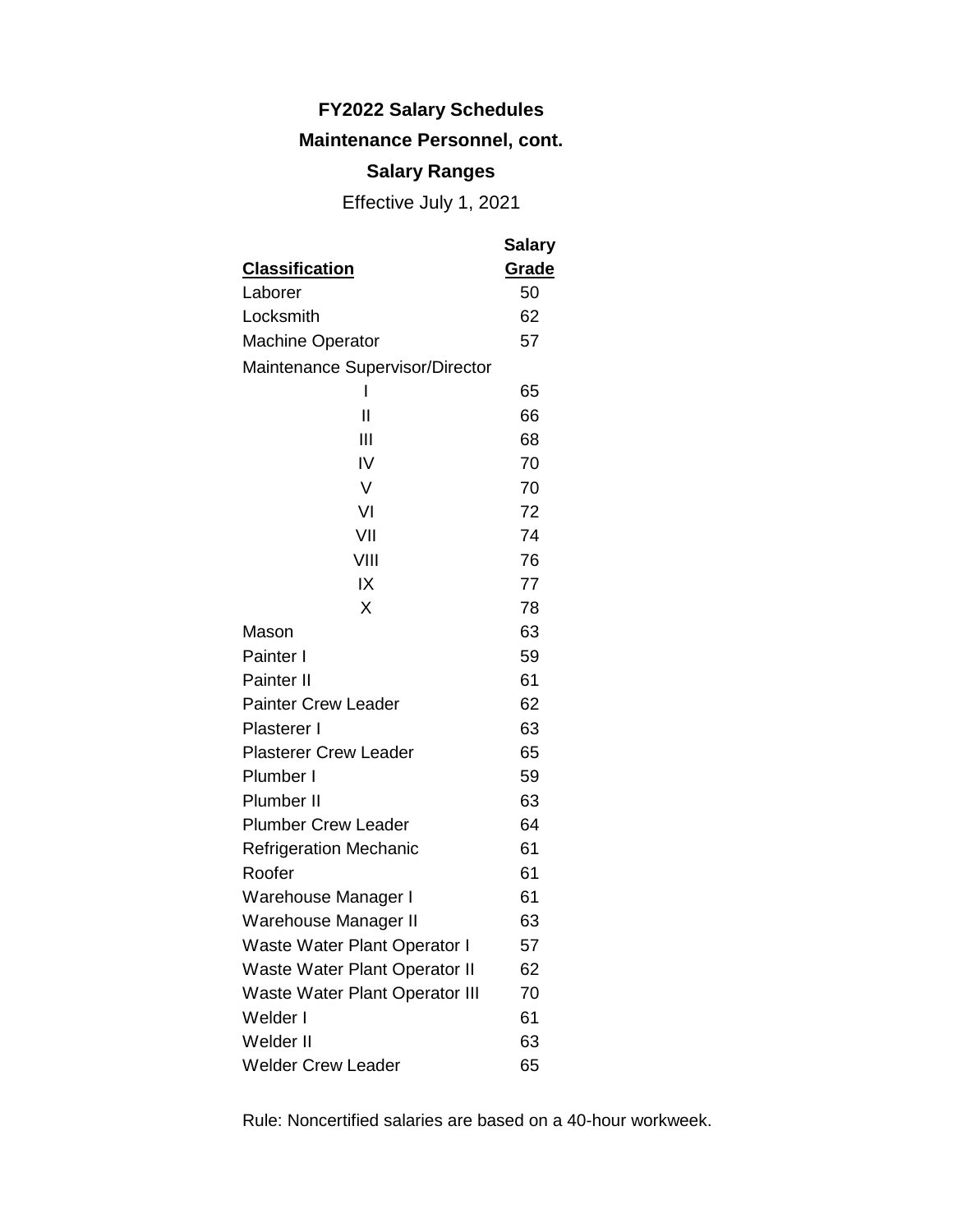### **Office Support Personnel**

### **Salary Ranges**

Effective July 1, 2021

|                                            | <b>Salary</b> |
|--------------------------------------------|---------------|
| <b>Classification</b>                      | Grade         |
| Distance Learning Instructional Assistant  | 54            |
| Local Area Network (LAN) Engineer          | 74            |
| Office Support I                           | 55            |
| <b>Office Support II</b>                   | 57            |
| <b>Office Support III</b>                  | 59            |
| <b>Office Support IV</b>                   | 61            |
| Office Support V                           | 63            |
| <b>Student Information Data Manager I</b>  | 61            |
| <b>Student Information Data Manager II</b> | 63            |
| Technology Technician I                    | 64            |
| Technology Technician II                   | 68            |
| <b>Technology Technician III</b>           | 72            |
| Wide Area Network (WAN) Engineer           | 76            |